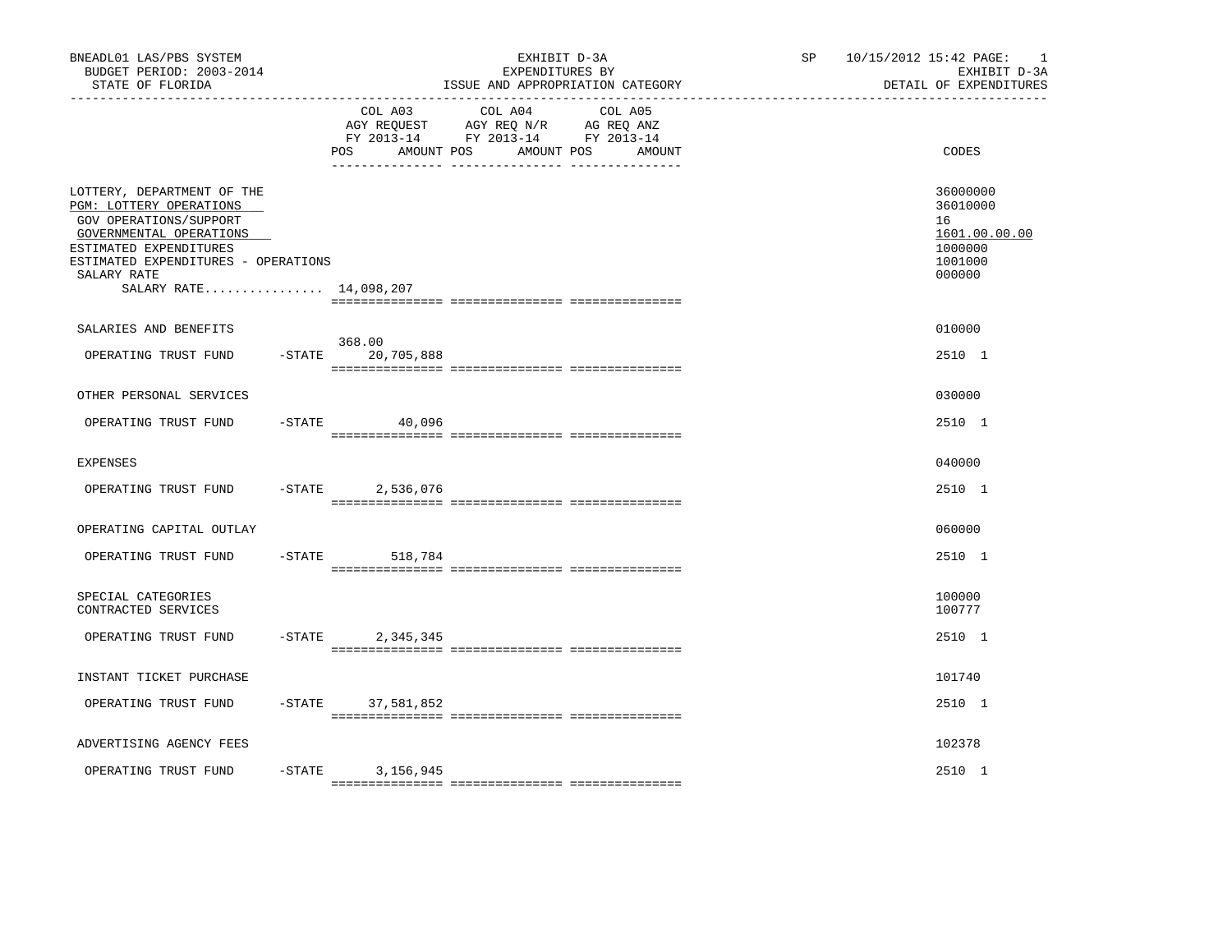| BNEADL01 LAS/PBS SYSTEM<br>BUDGET PERIOD: 2003-2014<br>STATE OF FLORIDA                                                                                                                                                                                 |           |                               | EXHIBIT D-3A<br>EXPENDITURES BY<br>ISSUE AND APPROPRIATION CATEGORY                                                  | SP <sub>2</sub> | $\overline{c}$<br>10/15/2012 15:42 PAGE:<br>EXHIBIT D-3A<br>DETAIL OF EXPENDITURES              |
|---------------------------------------------------------------------------------------------------------------------------------------------------------------------------------------------------------------------------------------------------------|-----------|-------------------------------|----------------------------------------------------------------------------------------------------------------------|-----------------|-------------------------------------------------------------------------------------------------|
|                                                                                                                                                                                                                                                         |           | COL A03<br>AMOUNT POS<br>POS. | COL A04<br>COL A05<br>AGY REQUEST AGY REQ N/R AG REQ ANZ<br>FY 2013-14 FY 2013-14 FY 2013-14<br>AMOUNT POS<br>AMOUNT |                 | CODES                                                                                           |
| LOTTERY, DEPARTMENT OF THE<br>PGM: LOTTERY OPERATIONS<br>GOV OPERATIONS/SUPPORT<br>GOVERNMENTAL OPERATIONS<br>ESTIMATED EXPENDITURES<br>ESTIMATED EXPENDITURES - OPERATIONS<br>SPECIAL CATEGORIES<br>PAID ADVERTISING/PROMOTION<br>OPERATING TRUST FUND |           | $-STATE$ 34,593,508           |                                                                                                                      |                 | 36000000<br>36010000<br>16<br>1601.00.00.00<br>1000000<br>1001000<br>100000<br>102380<br>2510 1 |
|                                                                                                                                                                                                                                                         |           |                               |                                                                                                                      |                 |                                                                                                 |
| ONLINE GAMES CONTRACT                                                                                                                                                                                                                                   |           |                               |                                                                                                                      |                 | 102381                                                                                          |
| OPERATING TRUST FUND                                                                                                                                                                                                                                    |           | $-STATE$ 28, 418, 103         |                                                                                                                      |                 | 2510 1                                                                                          |
| LOTTERY ITVM                                                                                                                                                                                                                                            |           |                               |                                                                                                                      |                 | 102382                                                                                          |
| OPERATING TRUST FUND                                                                                                                                                                                                                                    | $-$ STATE | 5,010,600                     |                                                                                                                      |                 | 2510 1                                                                                          |
| LOTTERY FSVM                                                                                                                                                                                                                                            |           |                               |                                                                                                                      |                 | 102383                                                                                          |
| OPERATING TRUST FUND                                                                                                                                                                                                                                    | $-STATE$  | 2,940,000                     |                                                                                                                      |                 | 2510 1                                                                                          |
| RETAILER INCENTIVES                                                                                                                                                                                                                                     |           |                               |                                                                                                                      |                 | 102388                                                                                          |
| OPERATING TRUST FUND                                                                                                                                                                                                                                    |           | $-STATE$ 1,750,000            |                                                                                                                      |                 | 2510 1                                                                                          |
| SALARY INCENTIVE PAYMENTS                                                                                                                                                                                                                               |           |                               |                                                                                                                      |                 | 103290                                                                                          |
| OPERATING TRUST FUND                                                                                                                                                                                                                                    | $-$ STATE | 16,060                        |                                                                                                                      |                 | 2510 1                                                                                          |
| CONTRACTED LEGAL SERVICES                                                                                                                                                                                                                               |           |                               |                                                                                                                      |                 | 103884                                                                                          |
| OPERATING TRUST FUND                                                                                                                                                                                                                                    | -STATE    | 120,000                       |                                                                                                                      |                 | 2510 1                                                                                          |
|                                                                                                                                                                                                                                                         |           |                               |                                                                                                                      |                 |                                                                                                 |
| LEASE/PURCHASE/EQUIPMENT                                                                                                                                                                                                                                |           |                               |                                                                                                                      |                 | 105281                                                                                          |
| OPERATING TRUST FUND                                                                                                                                                                                                                                    | $-$ STATE | 125,000                       |                                                                                                                      |                 | 2510 1                                                                                          |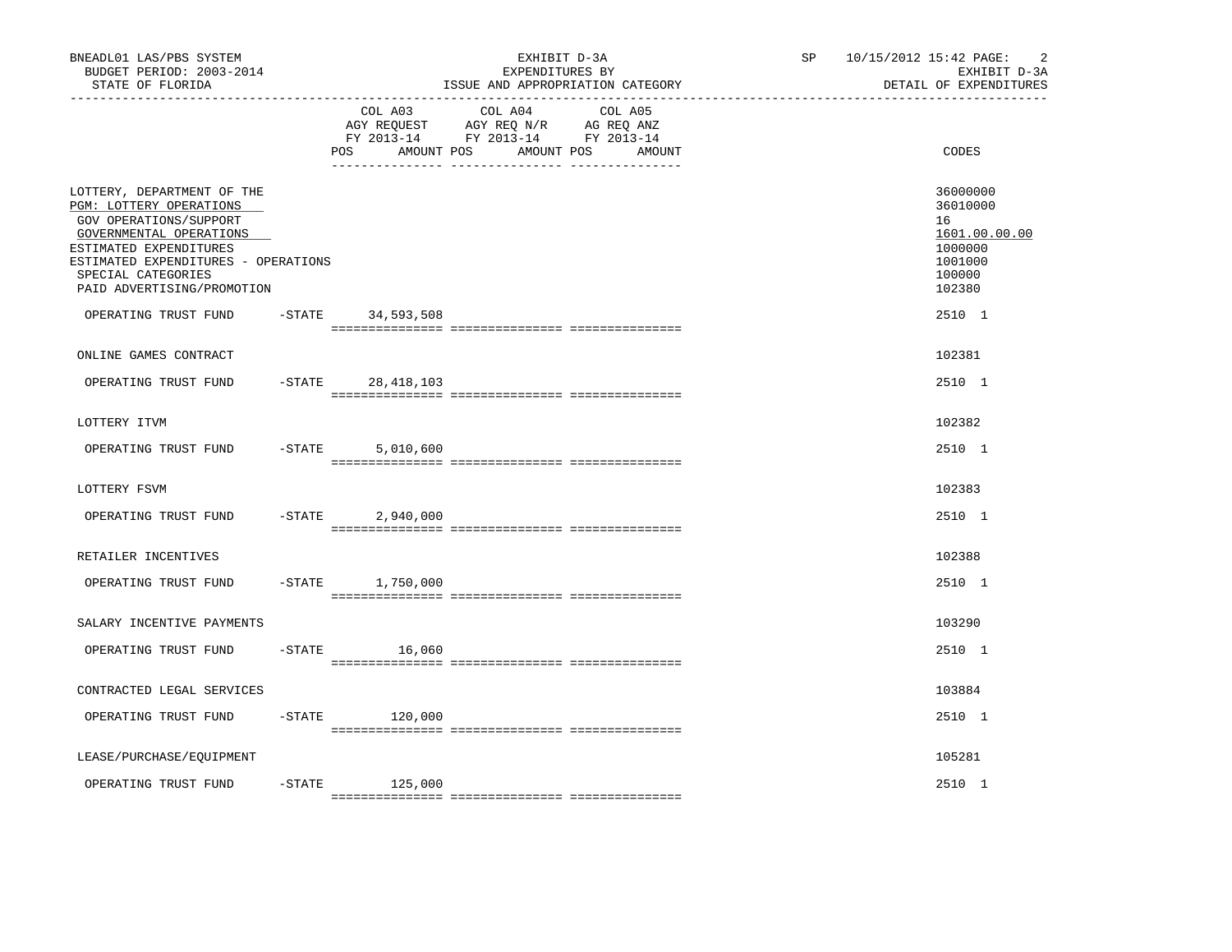| BNEADL01 LAS/PBS SYSTEM<br>BUDGET PERIOD: 2003-2014<br>STATE OF FLORIDA<br>-------------------                                                                                                                           |                    | EXHIBIT D-3A<br>EXPENDITURES BY<br>ISSUE AND APPROPRIATION CATEGORY                                                                         | $\overline{3}$<br>SP 10/15/2012 15:42 PAGE:<br>EXHIBIT D-3A<br>DETAIL OF EXPENDITURES |
|--------------------------------------------------------------------------------------------------------------------------------------------------------------------------------------------------------------------------|--------------------|---------------------------------------------------------------------------------------------------------------------------------------------|---------------------------------------------------------------------------------------|
|                                                                                                                                                                                                                          |                    | COL A03 COL A04<br>COL A05<br>AGY REQUEST AGY REQ N/R AG REQ ANZ<br>FY 2013-14 FY 2013-14 FY 2013-14<br>POS AMOUNT POS AMOUNT POS<br>AMOUNT | CODES                                                                                 |
| LOTTERY, DEPARTMENT OF THE<br>PGM: LOTTERY OPERATIONS<br>GOV OPERATIONS/SUPPORT<br>GOVERNMENTAL OPERATIONS<br>ESTIMATED EXPENDITURES<br>ESTIMATED EXPENDITURES - OPERATIONS<br>DATA PROCESSING SERVICES<br>SOUTHWOOD SRC |                    |                                                                                                                                             | 36000000<br>36010000<br>16<br>1601.00.00.00<br>1000000<br>1001000<br>210000<br>210021 |
| OPERATING TRUST FUND<br>TOTAL: ESTIMATED EXPENDITURES - OPERATIONS<br>TOTAL POSITIONS 368.00<br>TOTAL ISSUE 139,956,647<br>TOTAL SALARY RATE 14,098,207                                                                  | $-STATE$ 98,390    |                                                                                                                                             | 2510 1<br>1001000                                                                     |
| FLORIDA RETIREMENT SYSTEM<br>CONTRIBUTION ADJUSTMENT FOR<br>FISCAL YEAR 2012-2013<br>SALARIES AND BENEFITS                                                                                                               |                    |                                                                                                                                             | 1001240<br>010000                                                                     |
| OPERATING TRUST FUND                                                                                                                                                                                                     | -STATE 38,916      |                                                                                                                                             | 2510 1                                                                                |
| DATA PROCESSING SERVICES<br>SOUTHWOOD SRC                                                                                                                                                                                |                    |                                                                                                                                             | 210000<br>210021                                                                      |
| OPERATING TRUST FUND -STATE                                                                                                                                                                                              | 55                 |                                                                                                                                             | 2510 1                                                                                |
| TOTAL: FLORIDA RETIREMENT SYSTEM<br>CONTRIBUTION ADJUSTMENT FOR<br>FISCAL YEAR 2012-2013<br>TOTAL ISSUE                                                                                                                  | 38,971             |                                                                                                                                             | 1001240                                                                               |
| ADJUSTMENT TO STATE HEALTH<br>INSURANCE PREMIUM CONTRIBUTION -<br>FISCAL YEAR 2012-13<br>SALARIES AND BENEFITS                                                                                                           |                    |                                                                                                                                             | 1001830<br>010000                                                                     |
| OPERATING TRUST FUND                                                                                                                                                                                                     | $-STATE$<br>52,896 |                                                                                                                                             | 2510 1                                                                                |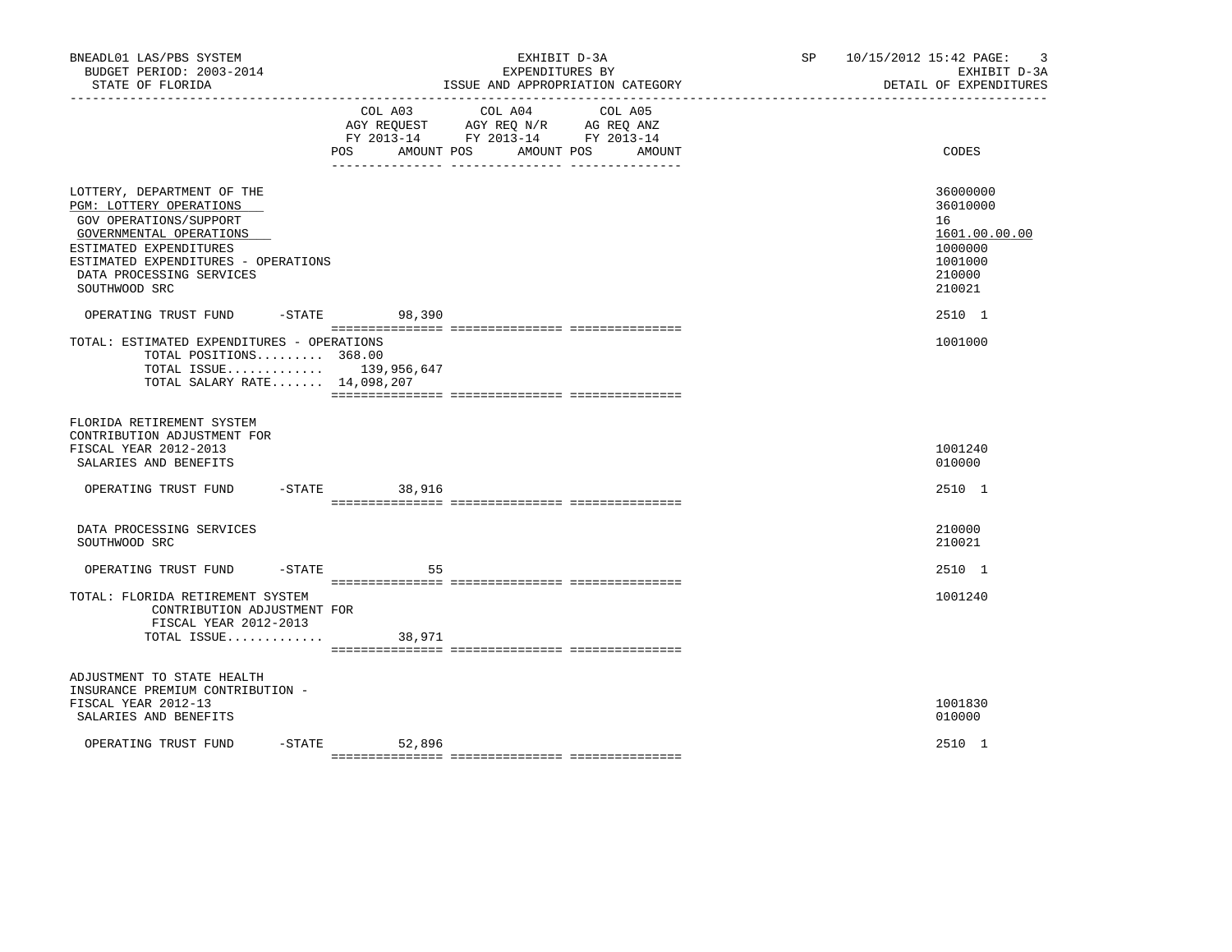| BNEADL01 LAS/PBS SYSTEM<br>BUDGET PERIOD: 2003-2014<br>STATE OF FLORIDA                                                                                                                                |                   | EXHIBIT D-3A<br>EXPENDITURES BY<br>ISSUE AND APPROPRIATION CATEGORY                                             | <b>SP</b> | 10/15/2012 15:42 PAGE:<br>EXHIBIT D-3A<br>DETAIL OF EXPENDITURES |                                                        |
|--------------------------------------------------------------------------------------------------------------------------------------------------------------------------------------------------------|-------------------|-----------------------------------------------------------------------------------------------------------------|-----------|------------------------------------------------------------------|--------------------------------------------------------|
|                                                                                                                                                                                                        | POS<br>AMOUNT POS | COL A03 COL A04 COL A05<br>AGY REQUEST AGY REQ N/R AG REQ ANZ<br>FY 2013-14 FY 2013-14 FY 2013-14<br>AMOUNT POS | AMOUNT    |                                                                  | CODES                                                  |
| LOTTERY, DEPARTMENT OF THE<br>PGM: LOTTERY OPERATIONS<br>GOV OPERATIONS/SUPPORT<br>GOVERNMENTAL OPERATIONS<br>ESTIMATED EXPENDITURES<br>ADJUSTMENT TO STATE HEALTH<br>INSURANCE PREMIUM CONTRIBUTION - |                   |                                                                                                                 |           |                                                                  | 36000000<br>36010000<br>16<br>1601.00.00.00<br>1000000 |
| FISCAL YEAR 2012-13<br>DATA PROCESSING SERVICES<br>SOUTHWOOD SRC                                                                                                                                       |                   |                                                                                                                 |           |                                                                  | 1001830<br>210000<br>210021                            |
| $-STATE$<br>OPERATING TRUST FUND                                                                                                                                                                       | 50                |                                                                                                                 |           |                                                                  | 2510 1                                                 |
| TOTAL: ADJUSTMENT TO STATE HEALTH<br>INSURANCE PREMIUM CONTRIBUTION -<br>FISCAL YEAR 2012-13                                                                                                           |                   |                                                                                                                 |           |                                                                  | 1001830                                                |
| ADJUSTMENTS TO CURRENT YEAR<br>ESTIMATED EXPENDITURES<br>ADD BACK CONTRACTUAL SERVICES                                                                                                                 |                   |                                                                                                                 |           |                                                                  | 1600000                                                |
| BUDGET TO CONTRACTED SERVICES<br>SPECIAL CATEGORIES<br>CONTRACTED SERVICES                                                                                                                             |                   |                                                                                                                 |           |                                                                  | 160E020<br>100000<br>100777                            |
| OPERATING TRUST FUND                                                                                                                                                                                   | -STATE 209,796    |                                                                                                                 |           |                                                                  | 2510 1                                                 |
|                                                                                                                                                                                                        |                   | ======================================                                                                          |           |                                                                  |                                                        |

2013-2014 BUDGET YEAR NARRATIVE: IT COMPONENT? NO

 This is a request to realign the budget by transferring \$209,796 from the Other Personal Services (OPS) category to the Contracted Services category to cover the costs of Terminal Games Draw Auditors. Costs associated with the Terminal Games Draw Auditors have historically been funded in the OPS appropriation category, however the expenditures for this purpose are more consistent with items funded within the Contracted Services appropriation category.

 In accordance with Section 24.105(9)(d), Florida Statutes, any game or promotion involving a draw for prizes must be witnessed by an accountant employed by an Independent Certified Public Accounting (CPA) firm. The Florida Lottery has a minimum of 2,033 draws per year that includes the five daily and four weekly draws, as well as numerous second chance and promotional drawings.

 The Florida Lottery has a competitively procured contract with a CPA firm for Terminal Games draw auditors. Responsibilities for the accountants include witnessing and auditing all draw proceedings to verify and ensure the integrity, security, and fairness of each Terminal Game drawing, inspecting all equipment used in the drawing before and after the drawing and completing required documentation for each drawing certifying compliance with the drawing procedures provided by the Lottery at the conclusion of each drawing. \*\*\*\*\*\*\*\*\*\*\*\*\*\*\*\*\*\*\*\*\*\*\*\*\*\*\*\*\*\*\*\*\*\*\*\*\*\*\*\*\*\*\*\*\*\*\*\*\*\*\*\*\*\*\*\*\*\*\*\*\*\*\*\*\*\*\*\*\*\*\*\*\*\*\*\*\*\*\*\*\*\*\*\*\*\*\*\*\*\*\*\*\*\*\*\*\*\*\*\*\*\*\*\*\*\*\*\*\*\*\*\*\*\*\*\*\*\*\*\*\*\*\*\*\*\*\*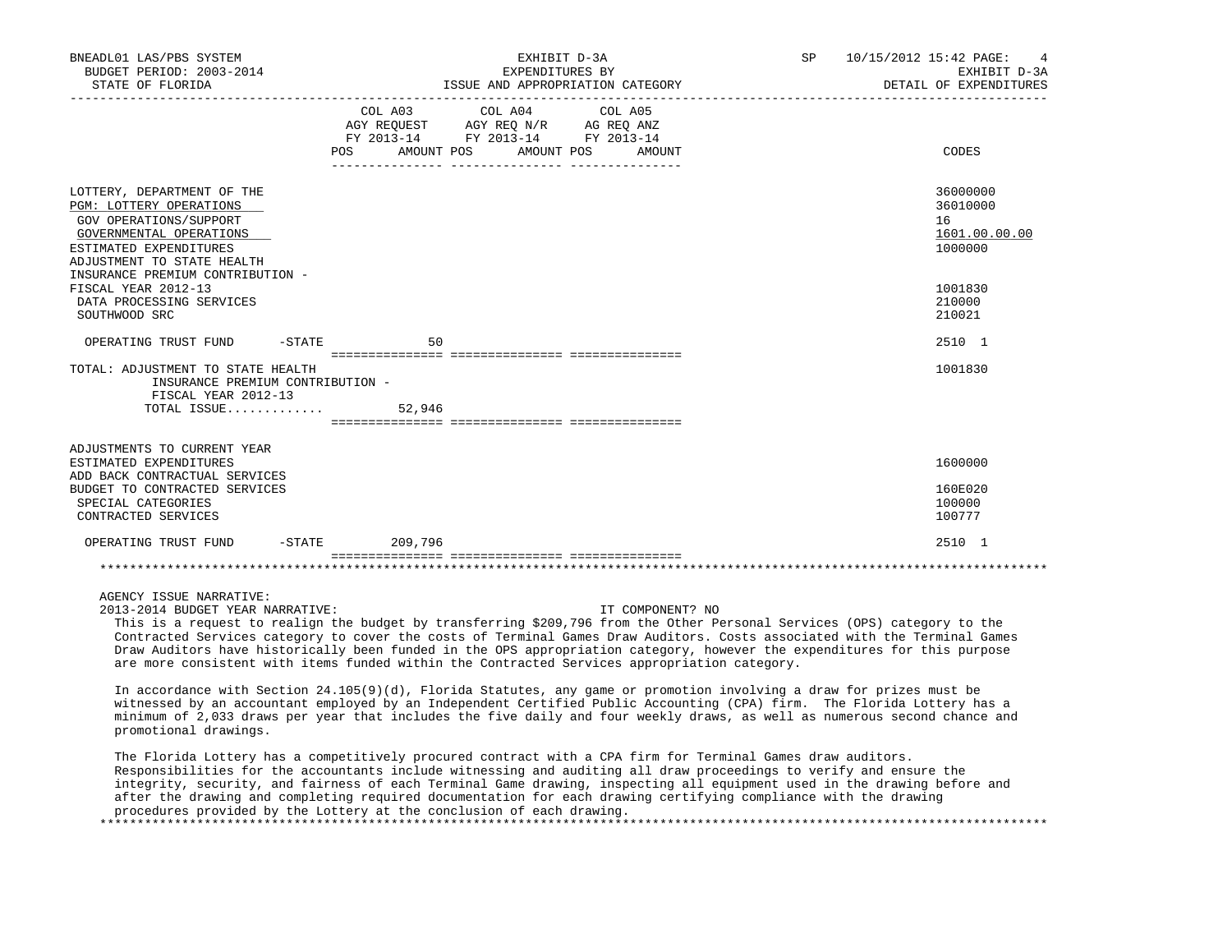| BNEADL01 LAS/PBS SYSTEM<br>BUDGET PERIOD: 2003-2014<br>STATE OF FLORIDA                                                                          |           |                       | EXPENDITURES BY<br>ISSUE AND APPROPRIATION CATEGORY                                                     | EXHIBIT D-3A |        | <b>SP</b> | 10/15/2012 15:42 PAGE:<br>$5^{\circ}$<br>EXHIBIT D-3A<br>DETAIL OF EXPENDITURES |
|--------------------------------------------------------------------------------------------------------------------------------------------------|-----------|-----------------------|---------------------------------------------------------------------------------------------------------|--------------|--------|-----------|---------------------------------------------------------------------------------|
|                                                                                                                                                  | POS       | COL A03<br>AMOUNT POS | COL A04 COL A05<br>AGY REQUEST AGY REQ N/R AG REQ ANZ<br>FY 2013-14 FY 2013-14 FY 2013-14<br>AMOUNT POS |              | AMOUNT |           | CODES                                                                           |
| LOTTERY, DEPARTMENT OF THE<br><b>PGM: LOTTERY OPERATIONS</b><br>GOV OPERATIONS/SUPPORT<br>GOVERNMENTAL OPERATIONS<br>ADJUSTMENTS TO CURRENT YEAR |           |                       |                                                                                                         |              |        |           | 36000000<br>36010000<br>16<br>1601.00.00.00                                     |
| ESTIMATED EXPENDITURES<br>LEASE OR LEASE PURCHASE OF<br>EQUIPMENT - DEDUCT                                                                       |           |                       |                                                                                                         |              |        |           | 1600000<br>160M010                                                              |
| EXPENSES                                                                                                                                         |           |                       |                                                                                                         |              |        |           | 040000                                                                          |
| OPERATING TRUST FUND                                                                                                                             | $-$ STATE | $250,000-$            |                                                                                                         |              |        |           | 2510 1                                                                          |

2013-2014 BUDGET YEAR NARRATIVE: IT COMPONENT? NO

 Chapter 2011-45, Laws of Florida, amended s. 216.011(1)(vv), F.S. creating a new appropriation category named Lease or Lease/Purchase of Equipment. As a result, agencies were instructed to transfer funding for the lease or lease/purchase of equipment from the historical appropriation category to a new special appropriation category entitled Lease or Lease/Purchase of Equipment.

 At the same time as the Fiscal Year 2012-13 LBR development and submittal, the Lottery was performing a cost/benefit analysis of current ownership of the department's aging AIX servers and system software environment versus lease of new equipment. Also there were continuing discussions pertaining to whether or not the Lottery would be migrating to the Southwood Shared Resource Center. These two factors contributed towards why the cost associated with the lease of this equipment was not submitted with the initial request to realign funds into the new appropriation category.

 In August of 2012 the Lottery submitted, and received approval for a budget amendment (EOG Log Number B7044) requesting that \$250,000 be transferred from the Expense category (040000) to the Lease or Lease/Purchase of Equipment category (105281) to cover a lease agreement for the IBM Power7 equipment located at both Tallahassee Headquarters and the Orlando Data Center. The department now needs to make that one time budget amendment recurring as the lease for the equipment spans three (3) years.

 This LBR issue is a request to have the funds permanently moved from the Expense appropriation category to the Lease or Lease/Purchase of Equipment appropriation category. \*\*\*\*\*\*\*\*\*\*\*\*\*\*\*\*\*\*\*\*\*\*\*\*\*\*\*\*\*\*\*\*\*\*\*\*\*\*\*\*\*\*\*\*\*\*\*\*\*\*\*\*\*\*\*\*\*\*\*\*\*\*\*\*\*\*\*\*\*\*\*\*\*\*\*\*\*\*\*\*\*\*\*\*\*\*\*\*\*\*\*\*\*\*\*\*\*\*\*\*\*\*\*\*\*\*\*\*\*\*\*\*\*\*\*\*\*\*\*\*\*\*\*\*\*\*\*

| LEASE OR LEASE PURCHASE OF |           |         |  |      |         |
|----------------------------|-----------|---------|--|------|---------|
| EOUIPMENT - ADD            |           |         |  |      | 160M020 |
| SPECIAL CATEGORIES         |           |         |  |      | 100000  |
| LEASE/PURCHASE/EOUIPMENT   |           |         |  |      | 105281  |
| OPERATING TRUST FUND       | $-$ STATE | 250,000 |  | 2510 |         |
|                            |           |         |  |      |         |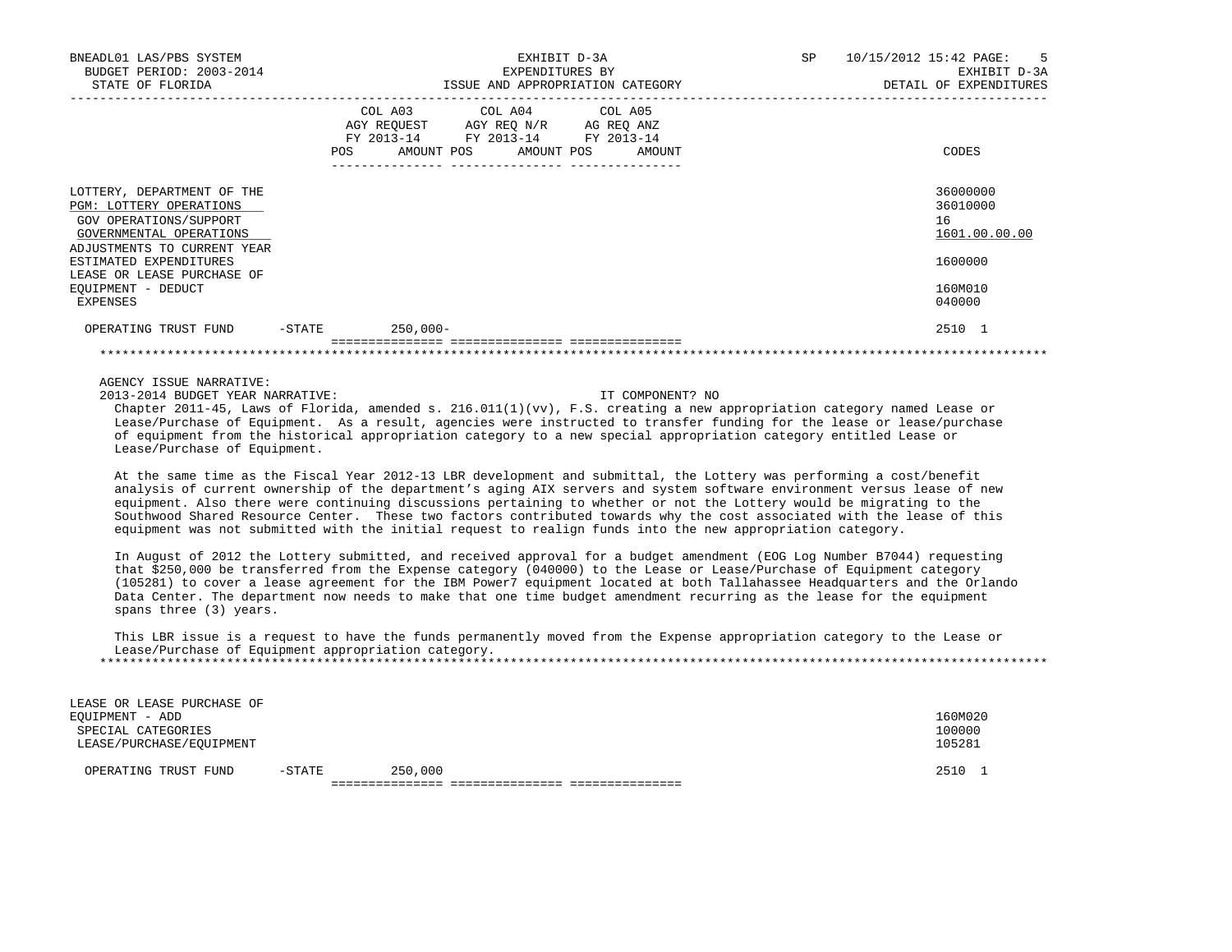| BNEADL01 LAS/PBS SYSTEM<br>BUDGET PERIOD: 2003-2014<br>STATE OF FLORIDA                                           | EXHIBIT D-3A<br>EXPENDITURES BY<br>ISSUE AND APPROPRIATION CATEGORY                                                                           | SP<br>10/15/2012 15:42 PAGE:<br>6<br>EXHIBIT D-3A<br>DETAIL OF EXPENDITURES |
|-------------------------------------------------------------------------------------------------------------------|-----------------------------------------------------------------------------------------------------------------------------------------------|-----------------------------------------------------------------------------|
|                                                                                                                   | COL A04 COL A05<br>COL A03<br>AGY REO N/R<br>AGY REOUEST<br>AG REO ANZ<br>FY 2013-14 FY 2013-14 FY 2013-14<br>POS<br>AMOUNT POS<br>AMOUNT POS | CODES<br>AMOUNT                                                             |
| LOTTERY, DEPARTMENT OF THE<br><b>PGM: LOTTERY OPERATIONS</b><br>GOV OPERATIONS/SUPPORT<br>GOVERNMENTAL OPERATIONS |                                                                                                                                               | 36000000<br>36010000<br>16<br>1601.00.00.00                                 |
| ADJUSTMENTS TO CURRENT YEAR<br>ESTIMATED EXPENDITURES<br>LEASE OR LEASE PURCHASE OF<br>EOUIPMENT - ADD            |                                                                                                                                               | 1600000<br>160M020                                                          |

2013-2014 BUDGET YEAR NARRATIVE: IT COMPONENT? NO

 Chapter 2011-45, Laws of Florida, amended s. 216.011(1)(vv), F.S. creating a new appropriation category named Lease or Lease/Purchase of Equipment. As a result, agencies were instructed to transfer funding for the lease or lease/purchase of equipment from the historical appropriation category to a new special appropriation category entitled Lease or Lease/Purchase of Equipment.

 At the same time as the Fiscal Year 2012-13 LBR development and submittal, the Lottery was performing a cost/benefit analysis of current ownership of the department's aging AIX servers and system software environment versus lease of new equipment. Also there were continuing discussions pertaining to whether or not the Lottery would be migrating to the Southwood Shared Resource Center. These two factors contributed towards why the cost associated with the lease of this equipment was not submitted with the initial request to realign funds into the new appropriation category.

 In August of 2012 the Lottery submitted, and received approval for a budget amendment (EOG Log Number B7044) requesting that \$250,000 be transferred from the Expense category (040000) to the Lease or Lease/Purchase of Equipment category (105281) to cover a lease agreement for the IBM Power7 equipment located at both Tallahassee Headquarters and the Orlando Data Center. The department now needs to make that one time budget amendment recurring as the lease for the equipment spans three (3) years.

 This LBR issue is a request to have the funds permanently moved from the Expense appropriation category to the Lease or Lease/Purchase of Equipment appropriation category. \*\*\*\*\*\*\*\*\*\*\*\*\*\*\*\*\*\*\*\*\*\*\*\*\*\*\*\*\*\*\*\*\*\*\*\*\*\*\*\*\*\*\*\*\*\*\*\*\*\*\*\*\*\*\*\*\*\*\*\*\*\*\*\*\*\*\*\*\*\*\*\*\*\*\*\*\*\*\*\*\*\*\*\*\*\*\*\*\*\*\*\*\*\*\*\*\*\*\*\*\*\*\*\*\*\*\*\*\*\*\*\*\*\*\*\*\*\*\*\*\*\*\*\*\*\*\*

| NONRECURRING EXPENDITURES<br>FLORIDA LOTTERY INTEGRATED SECURITY |        |           | 2100000           |  |
|------------------------------------------------------------------|--------|-----------|-------------------|--|
| SYSTEM<br>OTHER PERSONAL SERVICES                                |        |           | 2103020<br>030000 |  |
| OPERATING TRUST FUND                                             | -STATE | $21,800-$ | 2510              |  |
|                                                                  |        |           |                   |  |
| OPERATING CAPITAL OUTLAY                                         |        |           | 060000            |  |
| OPERATING TRUST FUND                                             | -STATE | 418,784-  | 2510              |  |
|                                                                  |        |           |                   |  |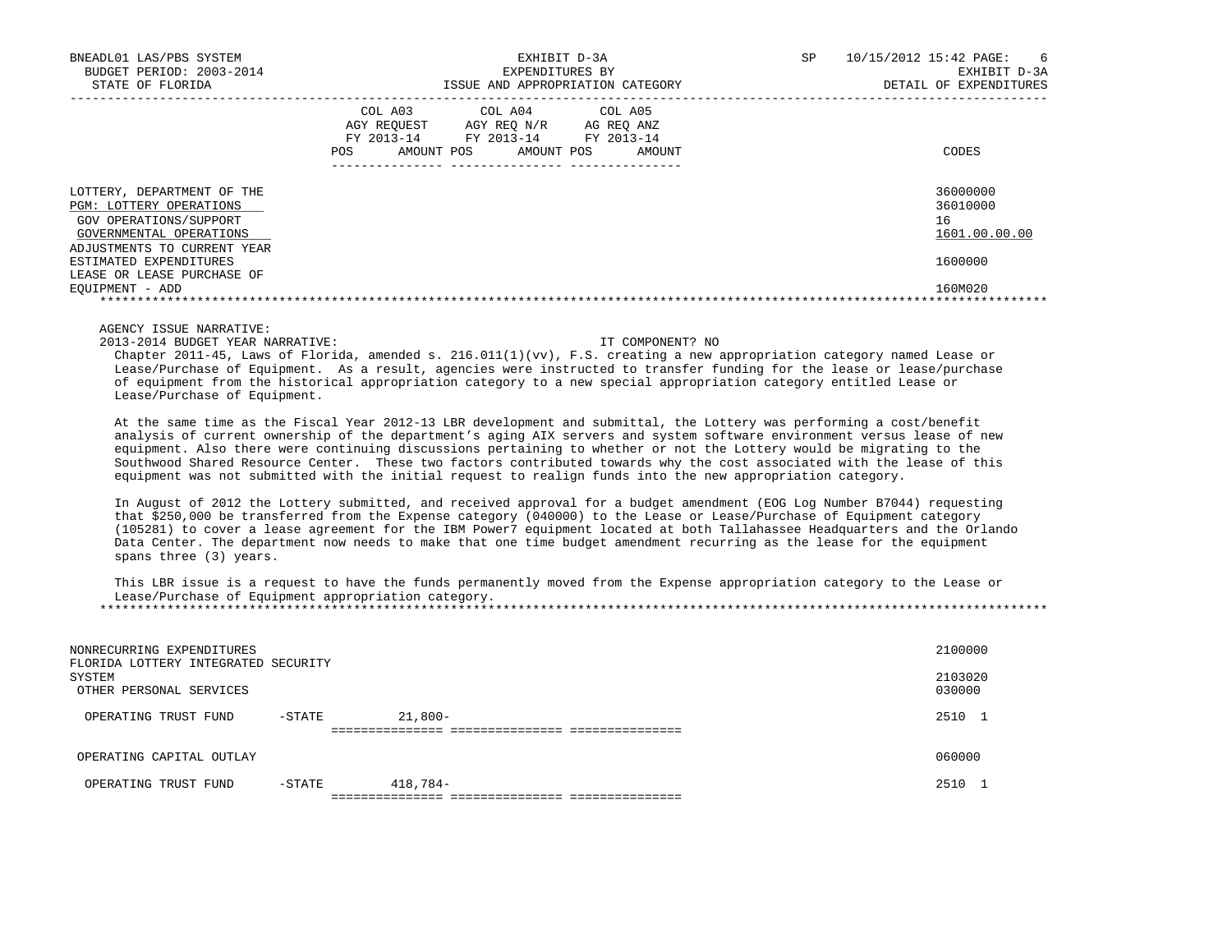| BNEADL01 LAS/PBS SYSTEM<br>BUDGET PERIOD: 2003-2014<br>STATE OF FLORIDA                                                                                                                                                               |                       | EXHIBIT D-3A<br>EXPENDITURES BY                                                                                 | ISSUE AND APPROPRIATION CATEGORY | SP 10/15/2012 15:42 PAGE: 7<br>EXHIBIT D-3A<br>DETAIL OF EXPENDITURES                 |
|---------------------------------------------------------------------------------------------------------------------------------------------------------------------------------------------------------------------------------------|-----------------------|-----------------------------------------------------------------------------------------------------------------|----------------------------------|---------------------------------------------------------------------------------------|
|                                                                                                                                                                                                                                       | POS<br>AMOUNT POS     | COL A03 COL A04 COL A05<br>AGY REQUEST AGY REQ N/R AG REQ ANZ<br>FY 2013-14 FY 2013-14 FY 2013-14<br>AMOUNT POS | AMOUNT                           | CODES                                                                                 |
| LOTTERY, DEPARTMENT OF THE<br>PGM: LOTTERY OPERATIONS<br>GOV OPERATIONS/SUPPORT<br>GOVERNMENTAL OPERATIONS<br>NONRECURRING EXPENDITURES<br>FLORIDA LOTTERY INTEGRATED SECURITY<br>SYSTEM<br>SPECIAL CATEGORIES<br>CONTRACTED SERVICES |                       |                                                                                                                 |                                  | 36000000<br>36010000<br>16<br>1601.00.00.00<br>2100000<br>2103020<br>100000<br>100777 |
| OPERATING TRUST FUND                                                                                                                                                                                                                  | -STATE 131, 377-      |                                                                                                                 |                                  | 2510 1                                                                                |
| TOTAL: FLORIDA LOTTERY INTEGRATED SECURITY<br>SYSTEM<br>TOTAL ISSUE                                                                                                                                                                   | 571,961–              |                                                                                                                 |                                  | 2103020                                                                               |
| INCREASE TO PAID ADVERTISING AND<br>PROMOTION<br>SPECIAL CATEGORIES<br>PAID ADVERTISING/PROMOTION                                                                                                                                     |                       |                                                                                                                 |                                  | 2103038<br>100000<br>102380                                                           |
| OPERATING TRUST FUND                                                                                                                                                                                                                  | $-$ STATE 4,000,000 - |                                                                                                                 |                                  | 2510 1                                                                                |
| EQUIPMENT NEEDS<br>MOBILE SALES TOOL<br>EXPENSES                                                                                                                                                                                      |                       |                                                                                                                 |                                  | 2400000<br>24014C0<br>040000                                                          |
| OPERATING TRUST FUND -STATE 185,000 185,000                                                                                                                                                                                           |                       |                                                                                                                 |                                  | 2510 1                                                                                |
| OPERATING CAPITAL OUTLAY                                                                                                                                                                                                              |                       |                                                                                                                 |                                  | 060000                                                                                |
| OPERATING TRUST FUND                                                                                                                                                                                                                  |                       | -STATE 261,500 57,500                                                                                           |                                  | 2510 1                                                                                |
| SPECIAL CATEGORIES<br>CONTRACTED SERVICES                                                                                                                                                                                             |                       |                                                                                                                 |                                  | 100000<br>100777                                                                      |
| OPERATING TRUST FUND                                                                                                                                                                                                                  |                       | $-$ STATE 50,000 50,000                                                                                         |                                  | 2510 1                                                                                |
| TOTAL: MOBILE SALES TOOL<br>TOTAL ISSUE                                                                                                                                                                                               |                       | 496,500 292,500                                                                                                 |                                  | 24014C0                                                                               |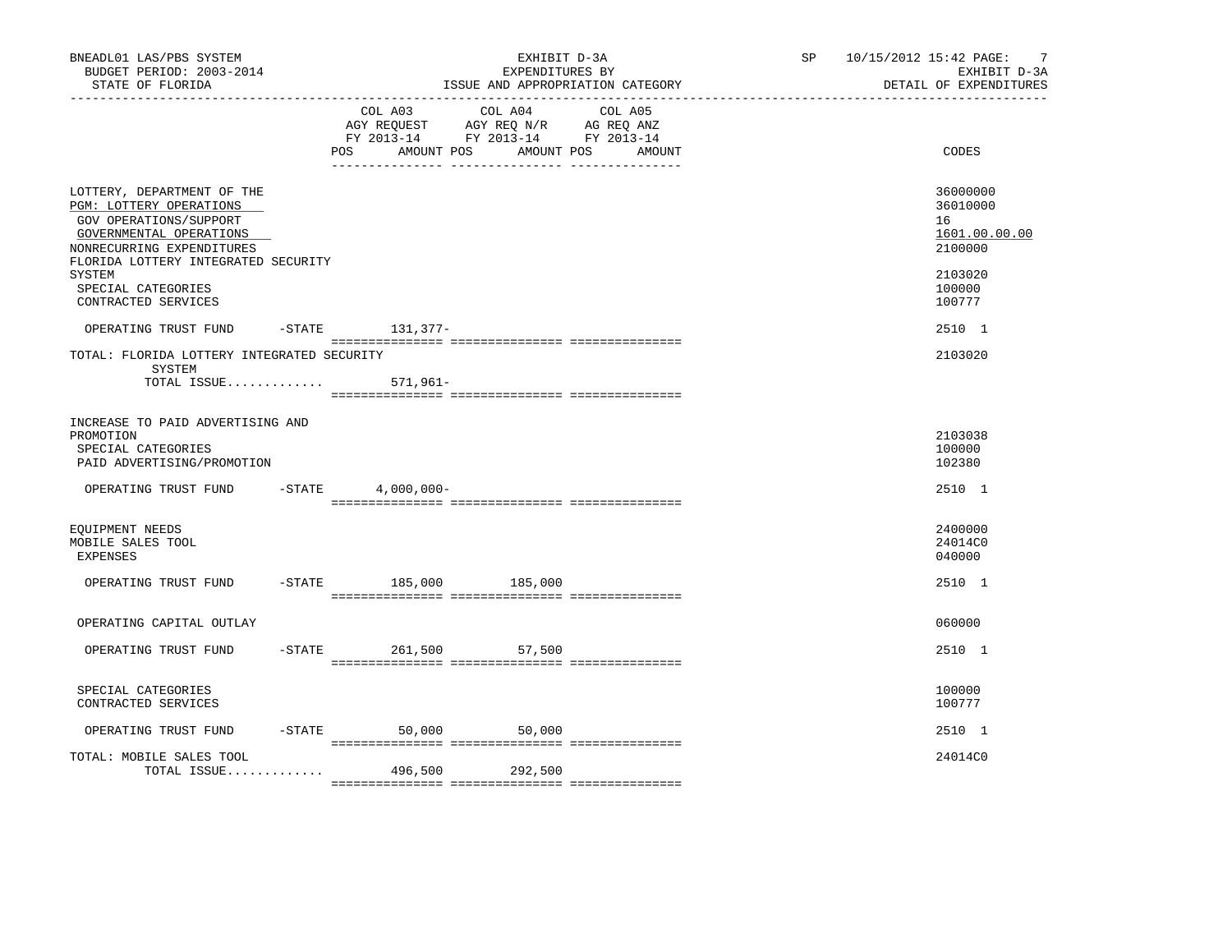| BNEADL01 LAS/PBS SYSTEM                                      | EXHIBIT D-3A                                                                                                                                               | 8<br>10/15/2012 15:42 PAGE:<br>SP |
|--------------------------------------------------------------|------------------------------------------------------------------------------------------------------------------------------------------------------------|-----------------------------------|
| BUDGET PERIOD: 2003-2014                                     | EXPENDITURES BY                                                                                                                                            | EXHIBIT D-3A                      |
| STATE OF FLORIDA                                             | ISSUE AND APPROPRIATION CATEGORY                                                                                                                           | DETAIL OF EXPENDITURES            |
|                                                              | COL A03 COL A04 COL A05<br>AGY REOUEST<br>AGY REO N/R<br>AG REO ANZ<br>FY 2013-14<br>FY 2013-14<br>FY 2013-14<br>AMOUNT POS<br>POS<br>AMOUNT POS<br>AMOUNT | CODES                             |
| LOTTERY, DEPARTMENT OF THE<br><b>PGM: LOTTERY OPERATIONS</b> |                                                                                                                                                            | 36000000<br>36010000              |
| GOV OPERATIONS/SUPPORT                                       |                                                                                                                                                            | 16                                |
| GOVERNMENTAL OPERATIONS                                      |                                                                                                                                                            | 1601.00.00.00                     |
| EOUIPMENT NEEDS                                              |                                                                                                                                                            | 2400000                           |
| MOBILE SALES TOOL                                            |                                                                                                                                                            | 24014C0                           |
|                                                              |                                                                                                                                                            |                                   |

2013-2014 BUDGET YEAR NARRATIVE: IT COMPONENT? YES

 The Lottery is requesting \$496,500 for Mobile Sales Technology Tools for its Sales staff. The Fiscal Year 2013-14 total cost includes \$185,000 in Expense, \$261,500 in Operating Capital Outlay, and \$50,000 in Contracted Services. This issue also requires 2 years of recurring costs of \$204,000 to cover the required licenses.

# Business Problem Being Addressed

 The sales force for the Lottery currently relies on pencil, paper and pre-generated computer printouts gathered in 3 ring binders as the business solution for showing retailers performance data and peer comparisons. Laptops, Note Pads, Note Books, Smart Phones and Tablet Devices, have been utilized for many years in private sector sales calls. With daily upgrades being made available through internet technology, this mobile sales technology is an invaluable resource to any sales organization. The Lottery Industry as a whole has lagged behind private sector sales teams both in the use of best practice and available technology. However, Lotteries are quickly realizing that providing their sales teams with available technology can increase both sales and productivity. As a result many U.S. Lotteries, such as Georgia, Massachusetts, and New York (three higher per capita lotteries) currently provide a Sales Mobility solution to their sales teams.

# Benefits

--------

Increasing Lottery Scratch-Off Sales by:

 --Allow Sales Representatives to view a retailer's inventory without physically being in the store, or returning to a District Office computer.

 --The Sales Representatives could review their next day stops at the end of a day checking a store's Scratch-Off inventory levels and placing orders before going to the store.

 --Quicker Ticket Activations - Retailers don't always activate the tickets they receive, especially for new games. This creates the need for Activation reports to assist the Lottery in efforts to ensure 90% to 100% of all stores activate new games within four days of receiving them. This tool would allow a Sales Representative to receive an alert for any store that has not activated tickets, allowing representatives to get tickets activated quicker and improve Scratch-Off sales for the Lottery. Currently this information requires a Sales Representative to return to the District Office and generate reports.

 --The Sales Representatives could flag high volume stores, check inventory, and order games as needed. This could be done without traveling to the store, increasing sales and productivity. It would be especially effective during a new game launch week or going into a weekend.

--Representatives currently carry car stock to help ensure high volume retailers have sufficient inventory for the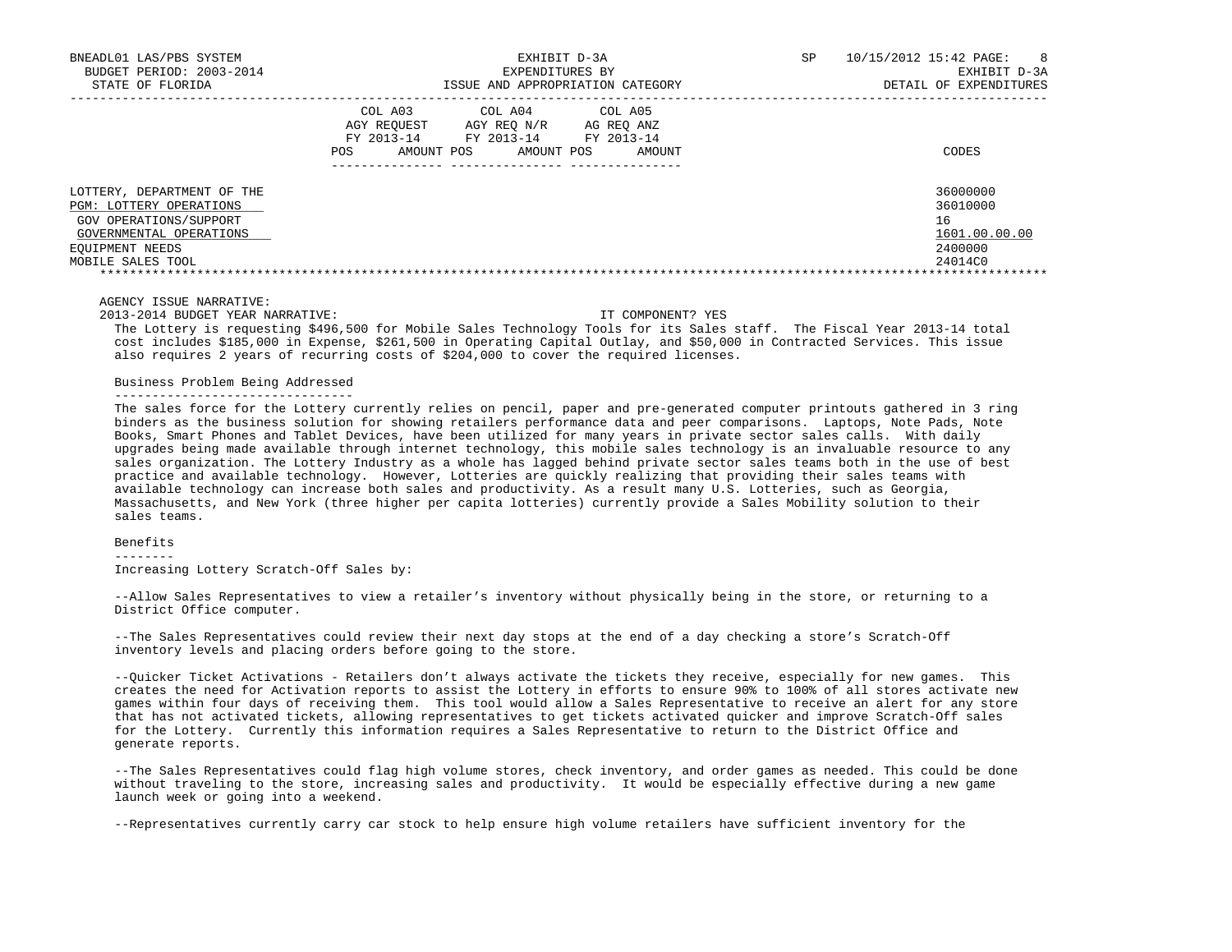| BNEADL01 LAS/PBS SYSTEM                                      | EXHIBIT D-3A                                                                                                                                            | SP | $\overline{9}$<br>10/15/2012 15:42 PAGE: |
|--------------------------------------------------------------|---------------------------------------------------------------------------------------------------------------------------------------------------------|----|------------------------------------------|
| BUDGET PERIOD: 2003-2014                                     | EXPENDITURES BY                                                                                                                                         |    | EXHIBIT D-3A                             |
| STATE OF FLORIDA                                             | ISSUE AND APPROPRIATION CATEGORY                                                                                                                        |    | DETAIL OF EXPENDITURES                   |
|                                                              | COL A03<br>COL A04 COL A05<br>AGY REOUEST<br>AGY REO N/R AG REO ANZ<br>FY 2013-14<br>FY 2013-14 FY 2013-14<br>AMOUNT POS<br>POS<br>AMOUNT POS<br>AMOUNT |    | CODES                                    |
| LOTTERY, DEPARTMENT OF THE<br><b>PGM: LOTTERY OPERATIONS</b> |                                                                                                                                                         |    | 36000000<br>36010000                     |
| GOV OPERATIONS/SUPPORT                                       |                                                                                                                                                         |    | 16                                       |
| GOVERNMENTAL OPERATIONS                                      |                                                                                                                                                         |    | 1601.00.00.00                            |
| EQUIPMENT NEEDS                                              |                                                                                                                                                         |    | 2400000                                  |
| MOBILE SALES TOOL                                            |                                                                                                                                                         |    | 24014C0                                  |

 weekend on fast selling games. The Mobility Tool would allow a representative to review and order for more stores than they could actually visit.

 Measurable Value: If just one book of tickets were ordered for half of the retailer base to prevent out of stocks over the weekend, the one day order amount would be \$1.99 million (conservatively) or \$103.7 million per year.

1/2 Retailers X cost of book of tickets (6,650 X \$300 = \$1,995,000 X 52 weeks = \$103,740,000).

Creating Efficiencies That Would Provide a Cost Savings by:

 --Utilizing the Sales Mobility Tool map feature would allow for efficient territory routing (use less gas and time). Representatives could route themselves in a way that would minimize inefficient mileage and maximize fuel efficiency, eliminating wasted drive time and fuel when following leads for new retailers.

 Measurable Value: With fuel over \$3.00 per gallon and fast approaching \$4.00 a gallon, 113 vehicles saving 1 gallon of fuel per day at \$3.50 per gallon would produce a cost savings of \$1,977 per week or \$102,830 per year.

Increasing Productivity by Allowing More Time in the Field by:

 --Allowing Sales Representatives, and Management to analyze time spent and results achieved on each sales call. Above average call times without measurable justification lets representatives know their time could be better spent elsewhere in a more productive way.

 --Materials for distribution such as sell sheets or product briefs could be sent directly to their mobile devices eliminating the need for Sales Representatives to drive into the office to pick up printed materials, creating fuel efficiency).

 --This mobile solution would also allow management to see where Sales Representatives are and it would allow the Sales Representative to make real time changes to his/her itinerary and inform management of the changes.

 Measurable Value: If 50% of the sales team saved just 2.5 hours per week by not coming into the office to pick up materials, the time saved would equate to an additional three sales people over the course of a year. Current ratio of Sales Representatives to retailers is 1 per 118 retailers, the desired level is 1 per 110. Annual Salary and Benefits for 3 Sales Representatives is \$47,600 X 3 = \$142,800.

Increase Professional Appearance and the Green Factor by:

 --Allowing the sales staff to make presentations and discuss everything related to the sales call on the mobile device, including weekly sales, commissions, promotions, business reviews, in numeric and graphic formats.

--Eliminating paper, printed weekly/bi-weekly materials used in making sales presentations possible in 13,300 locations,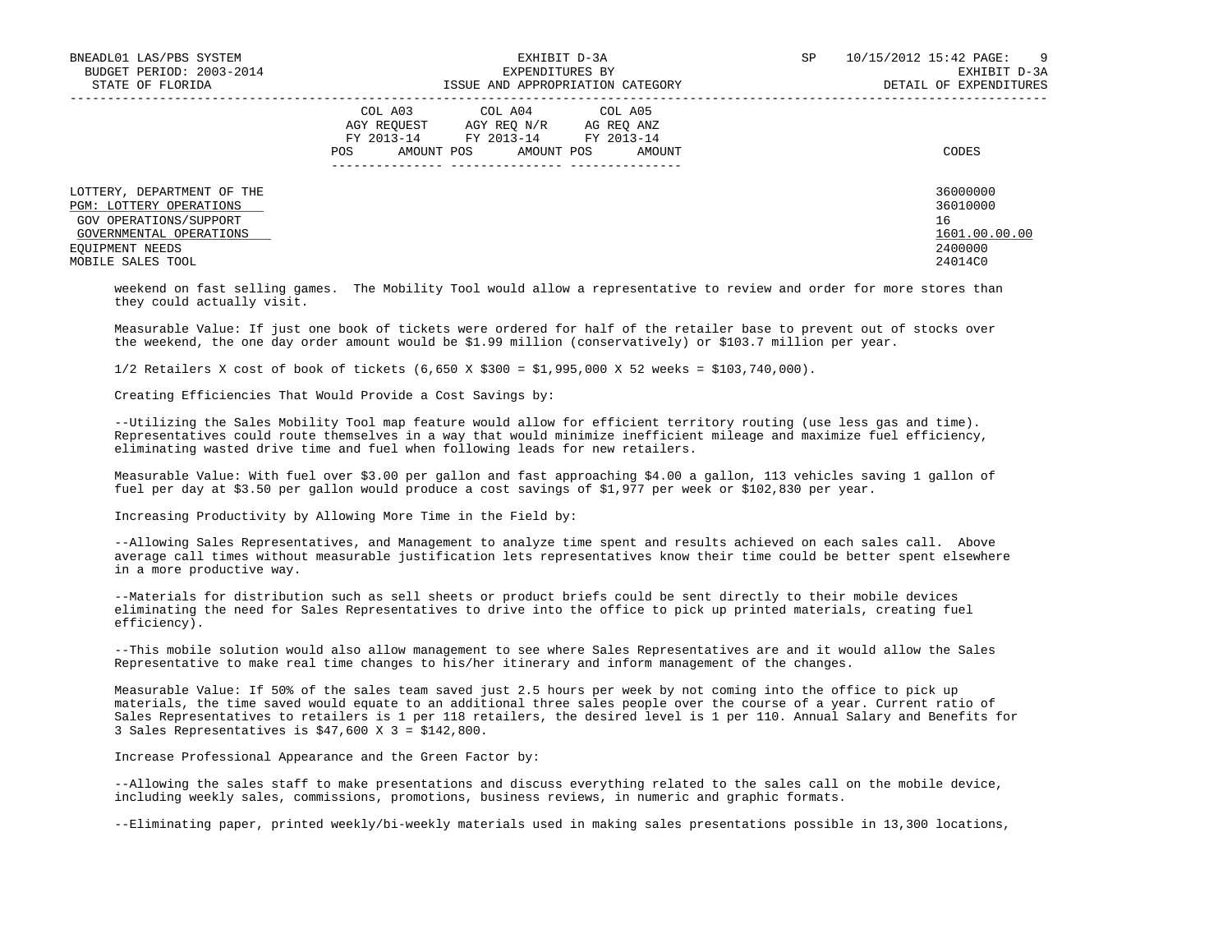| BNEADL01 LAS/PBS SYSTEM        | EXHIBIT D-3A                                                                                            | SP | 10/15/2012 15:42 PAGE: 10 |
|--------------------------------|---------------------------------------------------------------------------------------------------------|----|---------------------------|
| BUDGET PERIOD: 2003-2014       | EXPENDITURES BY                                                                                         |    | EXHIBIT D-3A              |
| STATE OF FLORIDA               | ISSUE AND APPROPRIATION CATEGORY                                                                        |    | DETAIL OF EXPENDITURES    |
|                                | COL A03 COL A04 COL A05<br>AGY REOUEST AGY REO N/R<br>AG REO ANZ<br>FY 2013-14<br>FY 2013-14 FY 2013-14 |    |                           |
|                                | AMOUNT POS<br>POS<br>AMOUNT POS<br>AMOUNT                                                               |    | CODES                     |
| LOTTERY, DEPARTMENT OF THE     |                                                                                                         |    | 36000000                  |
| <b>PGM: LOTTERY OPERATIONS</b> |                                                                                                         |    | 36010000                  |
| GOV OPERATIONS/SUPPORT         |                                                                                                         |    | 16                        |
| GOVERNMENTAL OPERATIONS        |                                                                                                         |    | 1601.00.00.00             |
| EQUIPMENT NEEDS                |                                                                                                         |    | 2400000                   |
| MOBILE SALES TOOL              |                                                                                                         |    | 24014C0                   |

 helping the ecology and saving the Lottery the cost of purchasing thousands of reams of paper annually. If a retailer did want a leave behind the representative could print a copy.

 Measurable Value: Discussions with a retailer could be shown on the mobile device. As our sales information changes often (sales and commission figures changes weekly), our representatives spend a great deal of time changing paper (13,300 retailer reports are printed and updated weekly, with the old information discarded). Additionally, the Sales Representative has to move a lot of paper (average 80 pieces per week) in the store to show the retailer the quarterly sales and marketing focus, the top selling Scratch-Off Games, the Scratch-Off Plan-o-gram, Scratch-Off games being discontinued, sales figures by brand and retailer, etc. With this mobile device, all of that information could be pulled up and presented. Not only that, but we could add more graphs, charts, and information to show business trends, which would also increase sales.

113 X 80 = 9,040 X 52 = 470,080 @ \$.15 per copy = \$70,512

### Final Analysis

-----------------------

 Many other benefits will be realized as the technological capabilities provided by mobile devices improve. The challenge to increase sales goes up exponentially each year as everyone in the market place is fighting for space and dollars. It is one of the reasons almost one third of U.S. Lotteries, including Georgia, Massachusetts, and New York have provided this technology to their Sales Teams. If we don't keep pace from a technological standpoint, we will be at a tremendous disadvantage and eventually put both sales and transfers at risk.

Assumptions and constraints associated with the request

-------------------------------------------------------

 We would need to have updates provided as they become available to maximize the tool's potential. We would also need to have access to the instant ticket vendor's inventory system in order to supplement orders and communicate equipment changes, i.e. dispensers, vending machines, etc.

High Level Implementation Timeline with Major Milestones

--------------------------------------------------------

 --Create a mobile sales team from members of the Corporate Sales Division. The team would outline problems and inefficiencies as well as create software requirements designed to assist them at sales and management levels.

--Procurement process to evaluate potential vendors.

 --The team would perform joint software analysis and development sessions with internal Information Technology staff and vendor support.

 --Once created, the team would receive a demonstration of the product, to include the Lottery Secretary for final review and approval.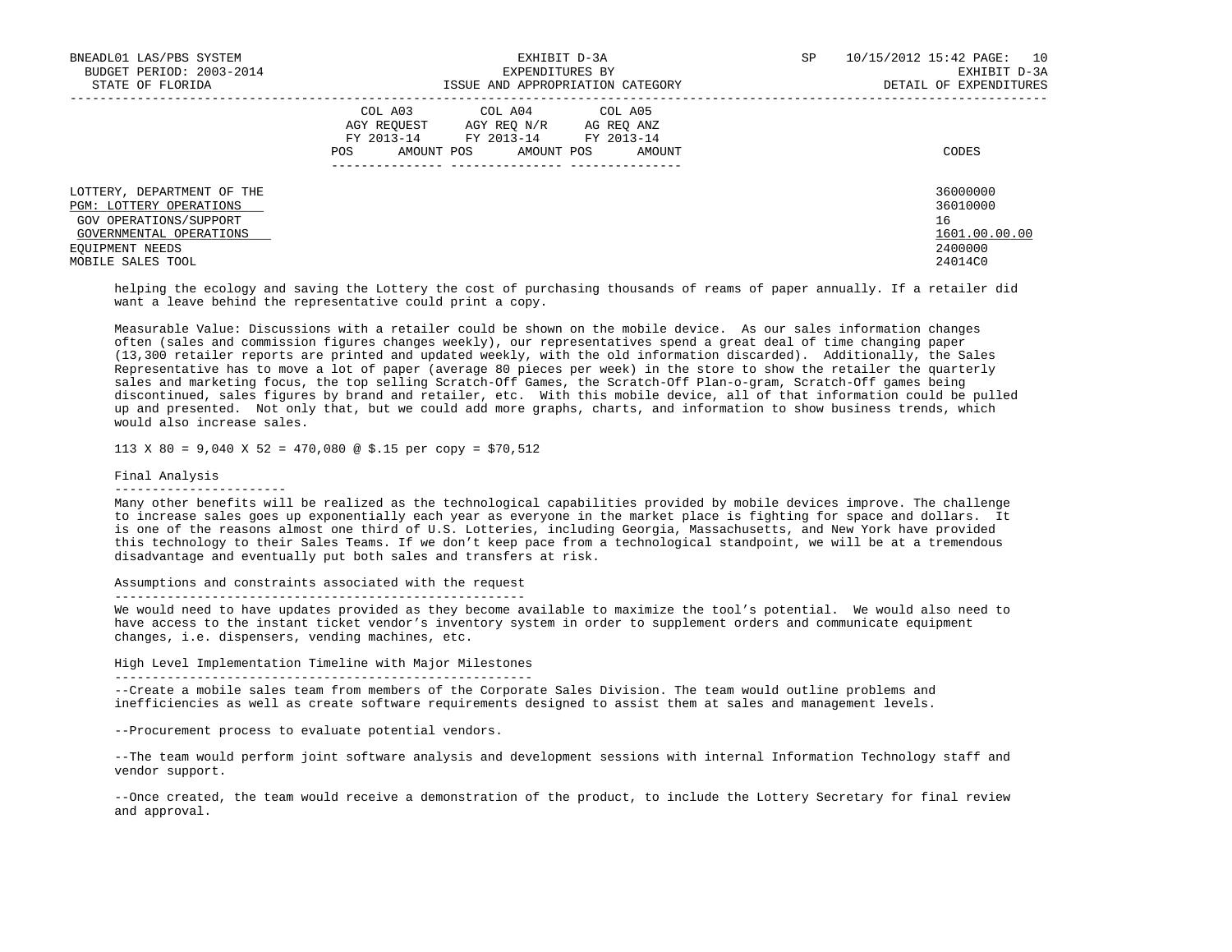| BNEADL01 LAS/PBS SYSTEM<br>BUDGET PERIOD: 2003-2014<br>STATE OF FLORIDA                                                              | EXHIBIT D-3A<br>EXPENDITURES BY<br>ISSUE AND APPROPRIATION CATEGORY                                                                                     | 10/15/2012 15:42 PAGE: 11<br>SP<br>EXHIBIT D-3A<br>DETAIL OF EXPENDITURES |
|--------------------------------------------------------------------------------------------------------------------------------------|---------------------------------------------------------------------------------------------------------------------------------------------------------|---------------------------------------------------------------------------|
|                                                                                                                                      | COL A03<br>COL A04 COL A05<br>AGY REOUEST<br>AGY REO N/R AG REO ANZ<br>FY 2013-14<br>FY 2013-14 FY 2013-14<br>AMOUNT POS<br>POS<br>AMOUNT POS<br>AMOUNT | CODES                                                                     |
| LOTTERY, DEPARTMENT OF THE<br><b>PGM: LOTTERY OPERATIONS</b><br>GOV OPERATIONS/SUPPORT<br>GOVERNMENTAL OPERATIONS<br>EQUIPMENT NEEDS |                                                                                                                                                         | 36000000<br>36010000<br>16<br>1601.00.00.00<br>2400000                    |
| MOBILE SALES TOOL                                                                                                                    |                                                                                                                                                         | 24014C0                                                                   |

 --The vendor would be expected to provide training to a select group of staff in order to create a train the trainer program. Lottery trainers would provide instruction for the rest of the sales division.

--Expected delivery of final product is six months from procurement date.

# Impact of Not Funding the Request

---------------------------------

 The major benefit of the mobile sales tool to the Florida Lottery is the efficiencies it would maximize on a number of levels. Without this tool, those efficiencies will never be realized and more importantly, the lack of efficiency would be magnified with the stated objective of growing the retailer base.

 Lottery Sales Representatives are already using a tiered call cycle, i.e. some stores weekly, others bi-weekly, others three weeks or longer. The reason for the tiered call system is the inadequate ratio between sales personnel and retailers. Growing the retailer base will make the ratio gap larger which will lead to fewer calls, less time per call, which will affect the quality of the call and the eventual decrease in per store sales.

Total project costs for all years

---------------------------------

|                                       | Year 1    | Year 2    | Year 3    |  |
|---------------------------------------|-----------|-----------|-----------|--|
|                                       |           |           |           |  |
| 150 licenses 3 years (OCO)            | \$204,000 | \$204,000 | \$204,000 |  |
| Security of Tool (OCO)                | \$26,500  |           |           |  |
| Servers for back office support (OCO) | \$31,000  |           |           |  |
| Implementation(Contracted Services)   | \$50,000  |           |           |  |
| Training (Expenses)                   | \$50,000  |           |           |  |
| Mobile Device (150 Expenses)          | \$120,000 |           |           |  |
| Mobile printing option (Expenses)     | \$15,000  |           |           |  |
|                                       |           |           |           |  |
| Total Cost                            | \$496,500 |           |           |  |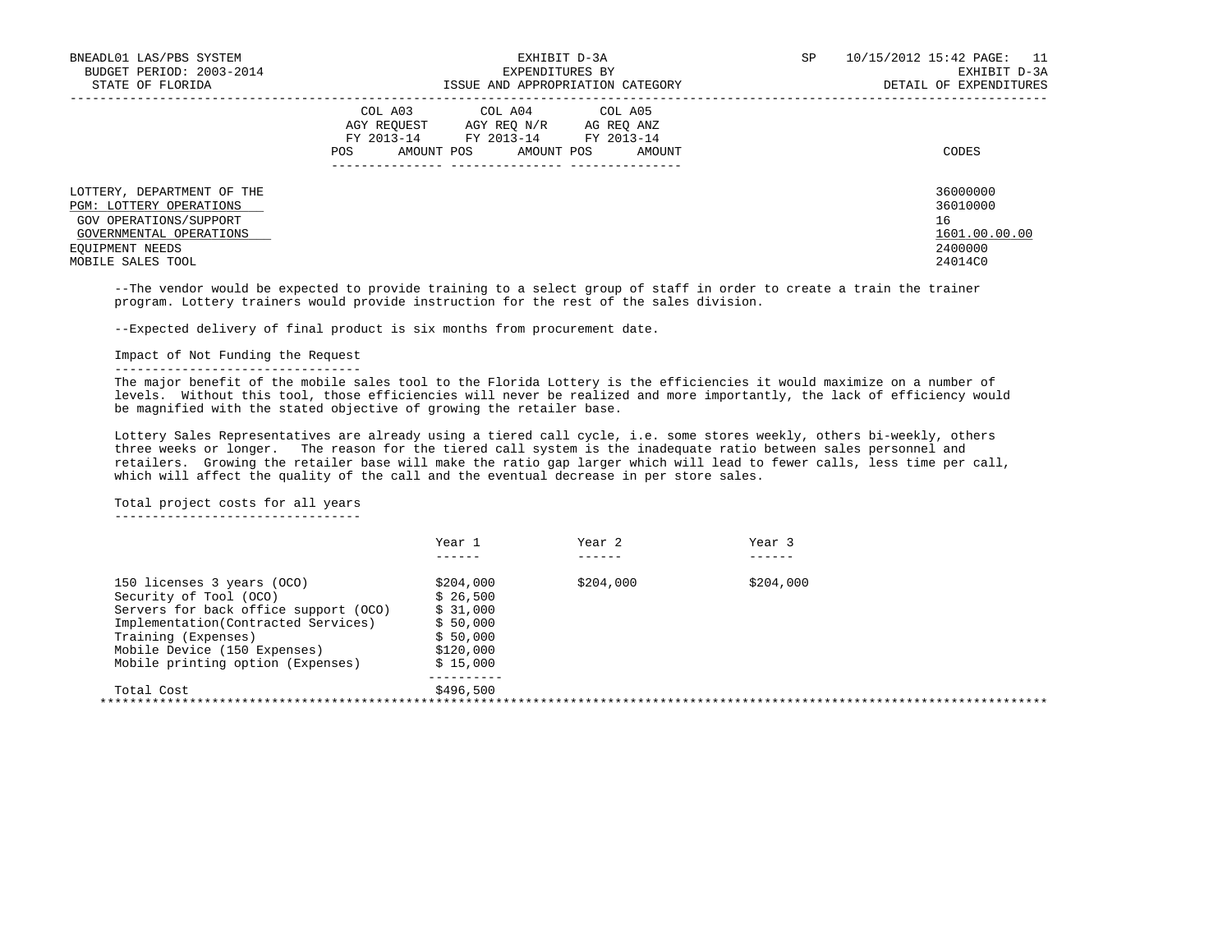| BNEADL01 LAS/PBS SYSTEM<br>BUDGET PERIOD: 2003-2014                                                                                                                                    |          |                                                                                                                              | EXHIBIT D-3A<br>EXPENDITURES BY                                                   |         |                  | SP | 10/15/2012 15:42 PAGE: 12<br>EXHIBIT D-3A   |
|----------------------------------------------------------------------------------------------------------------------------------------------------------------------------------------|----------|------------------------------------------------------------------------------------------------------------------------------|-----------------------------------------------------------------------------------|---------|------------------|----|---------------------------------------------|
| STATE OF FLORIDA                                                                                                                                                                       |          |                                                                                                                              | ISSUE AND APPROPRIATION CATEGORY                                                  |         |                  |    | DETAIL OF EXPENDITURES                      |
|                                                                                                                                                                                        |          | COL A03                                                                                                                      | COL A04<br>AGY REQUEST AGY REQ N/R AG REQ ANZ<br>FY 2013-14 FY 2013-14 FY 2013-14 | COL A05 |                  |    |                                             |
|                                                                                                                                                                                        |          | AMOUNT POS<br>POS FOR THE POST OF THE STATE STATE STATE STATE STATE STATE STATE STATE STATE STATE STATE STATE STATE STATE ST | AMOUNT POS                                                                        |         | AMOUNT           |    | CODES                                       |
| LOTTERY, DEPARTMENT OF THE<br>PGM: LOTTERY OPERATIONS<br>GOV OPERATIONS/SUPPORT<br>GOVERNMENTAL OPERATIONS<br>ANNUALIZATION OF ADMINISTERED                                            |          |                                                                                                                              |                                                                                   |         |                  |    | 36000000<br>36010000<br>16<br>1601.00.00.00 |
| FUNDS APPROPRIATIONS<br>STATE HEALTH INSURANCE ADJUSTMENT<br>FOR FY 2012-13 - 10 MONTHS                                                                                                |          |                                                                                                                              |                                                                                   |         |                  |    | 26A0000                                     |
| <b>ANNUALIZATION</b><br>SALARIES AND BENEFITS                                                                                                                                          |          |                                                                                                                              |                                                                                   |         |                  |    | 26A1830<br>010000                           |
| OPERATING TRUST FUND                                                                                                                                                                   |          | $-$ STATE 264,480                                                                                                            |                                                                                   |         |                  |    | 2510 1                                      |
| DATA PROCESSING SERVICES<br>SOUTHWOOD SRC                                                                                                                                              |          |                                                                                                                              |                                                                                   |         |                  |    | 210000<br>210021                            |
| OPERATING TRUST FUND -STATE 250                                                                                                                                                        |          |                                                                                                                              |                                                                                   |         |                  |    | 2510 1                                      |
| TOTAL: STATE HEALTH INSURANCE ADJUSTMENT<br>FOR FY 2012-13 - 10 MONTHS<br>ANNUALIZATION<br>TOTAL ISSUE                                                                                 |          | 264,730                                                                                                                      |                                                                                   |         |                  |    | 26A1830                                     |
| WORKLOAD<br>FLORIDA LOTTERY SALES GOALS<br>INITIATIVES - EMPLOYEE AWARDS                                                                                                               |          |                                                                                                                              |                                                                                   |         |                  |    | 3000000                                     |
| PROGRAM<br>SALARIES AND BENEFITS                                                                                                                                                       |          |                                                                                                                              |                                                                                   |         |                  |    | 3000A10<br>010000                           |
| OPERATING TRUST FUND                                                                                                                                                                   | $-STATE$ | 25,000                                                                                                                       |                                                                                   |         |                  |    | 2510 1                                      |
|                                                                                                                                                                                        |          |                                                                                                                              |                                                                                   |         |                  |    |                                             |
| AGENCY ISSUE NARRATIVE:<br>2013-2014 BUDGET YEAR NARRATIVE:<br>This is a request for an increase of \$25,000 to the Salary and Benefits appropriation category to allow the Lottery to |          |                                                                                                                              |                                                                                   |         | IT COMPONENT? NO |    |                                             |

 implement a Sales Goal Incentives/Awards Program to recognize, encourage, develop and motivate the employees of the Department of the Lottery by appropriately rewarding their contributions, individual performance, and service in reaching annual sales goals. The Florida Lottery believes that such recognition and rewards will lead to enhanced work production and ultimately increase profit margin. It is the agency's intention to create a program that will motivate self-starters and team builders to achieve higher levels of production and creativity, which are critical to the Lottery's efforts to increase sales and maximize revenue to transfer to the Educational Enhancement Trust Fund (EETF).

 The department is currently implementing a new employee evaluation process that directly links all employee activities to specific sales goals. The new process will use specific, measurable, attainable, relevant and timely measures for goal tracking. This new awards program will be integrated with the new performance measurement process and therefore be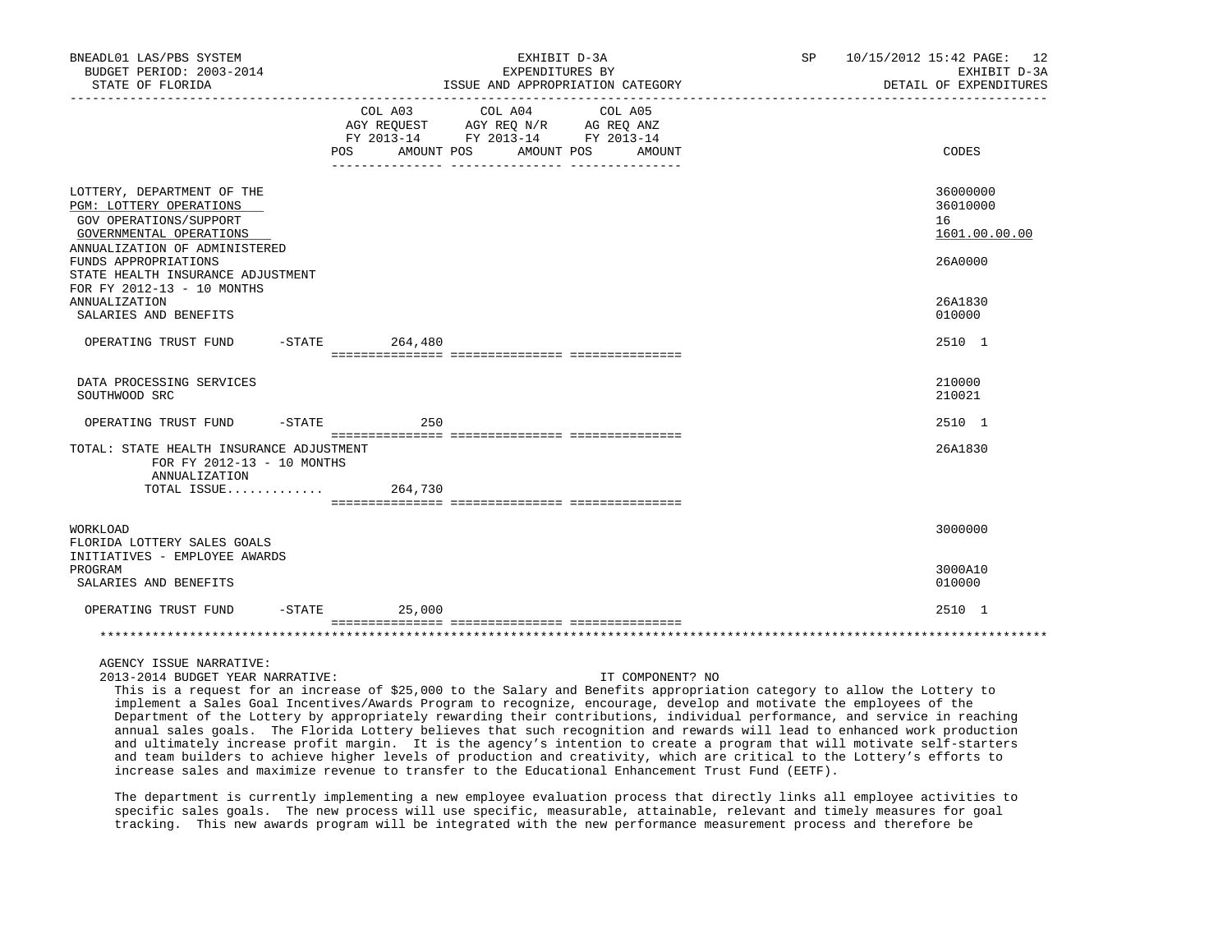| BNEADL01 LAS/PBS SYSTEM<br>BUDGET PERIOD: 2003-2014<br>STATE OF FLORIDA                                                                                                                                                                                                                                                                                                                                                                                                                                                                                                                                                        |                        |                                         | EXHIBIT D-3A<br>EXPENDITURES BY<br>ISSUE AND APPROPRIATION CATEGORY |                  | SP       | 10/15/2012 15:42 PAGE: 13<br>EXHIBIT D-3A<br>DETAIL OF EXPENDITURES |
|--------------------------------------------------------------------------------------------------------------------------------------------------------------------------------------------------------------------------------------------------------------------------------------------------------------------------------------------------------------------------------------------------------------------------------------------------------------------------------------------------------------------------------------------------------------------------------------------------------------------------------|------------------------|-----------------------------------------|---------------------------------------------------------------------|------------------|----------|---------------------------------------------------------------------|
|                                                                                                                                                                                                                                                                                                                                                                                                                                                                                                                                                                                                                                | COL A03<br>POS         | COL A04<br>AMOUNT POS AMOUNT POS AMOUNT | COL A05                                                             |                  |          | CODES                                                               |
| LOTTERY, DEPARTMENT OF THE<br>PGM: LOTTERY OPERATIONS<br>GOV OPERATIONS/SUPPORT<br>GOVERNMENTAL OPERATIONS<br>WORKLOAD<br>FLORIDA LOTTERY SALES GOALS<br>INITIATIVES - EMPLOYEE AWARDS                                                                                                                                                                                                                                                                                                                                                                                                                                         |                        |                                         |                                                                     |                  |          | 36000000<br>36010000<br>16<br>1601.00.00.00<br>3000000              |
| PROGRAM                                                                                                                                                                                                                                                                                                                                                                                                                                                                                                                                                                                                                        |                        |                                         |                                                                     |                  |          | 3000A10                                                             |
| supported with goal tracking documentation.<br>POSITION DETAIL OF SALARIES AND BENEFITS:                                                                                                                                                                                                                                                                                                                                                                                                                                                                                                                                       |                        |                                         |                                                                     |                  |          |                                                                     |
|                                                                                                                                                                                                                                                                                                                                                                                                                                                                                                                                                                                                                                |                        | FTE BASE RATE ADDITIVES BENEFITS        |                                                                     |                  | SUBTOTAL | LAPSE LAPSED SALARIES<br>% AND BENEFITS                             |
| A03 - AGY REQUEST FY 2013-14<br>CHANGES TO CURRENTLY AUTHORIZED POSITIONS<br>OTHER SALARY AMOUNT<br>2510 OPERATING TRUST FUND                                                                                                                                                                                                                                                                                                                                                                                                                                                                                                  |                        |                                         |                                                                     |                  |          | 25,000<br><u> - - - - - - - - - - - - - -</u>                       |
|                                                                                                                                                                                                                                                                                                                                                                                                                                                                                                                                                                                                                                |                        |                                         |                                                                     |                  |          | 25,000<br>==============                                            |
|                                                                                                                                                                                                                                                                                                                                                                                                                                                                                                                                                                                                                                |                        |                                         |                                                                     |                  |          |                                                                     |
| ONLINE GAMES CONTRACT<br>SPECIAL CATEGORIES<br>ONLINE GAMES CONTRACT                                                                                                                                                                                                                                                                                                                                                                                                                                                                                                                                                           |                        |                                         |                                                                     |                  |          | 3000100<br>100000<br>102381                                         |
| OPERATING TRUST FUND                                                                                                                                                                                                                                                                                                                                                                                                                                                                                                                                                                                                           | $-$ STATE<br>2,031,679 |                                         |                                                                     |                  |          | 2510 1                                                              |
|                                                                                                                                                                                                                                                                                                                                                                                                                                                                                                                                                                                                                                |                        |                                         |                                                                     |                  |          |                                                                     |
| AGENCY ISSUE NARRATIVE:<br>2013-2014 BUDGET YEAR NARRATIVE:<br>The Fiscal Year 2013-14 requested amount for Terminal Games contract obligations is calculated using sales projections<br>from the July 31,2012 Revenue Estimating Conference of \$1,978,200,000 for terminal ticket sales. The Terminal gaming<br>system contract uses a contracted percentage of 1.0699% for terminal ticket sales. There are several system and terminal<br>enhancements that the Lottery has implemented which allow optimal use of the gaming system. These enhancements are not<br>included in the contracted percentage rate of 1.0699%. |                        |                                         |                                                                     | IT COMPONENT? NO |          |                                                                     |

These enhancements include:

Gift Card Management Software - this application, which required installation in terminals at start-up, allows the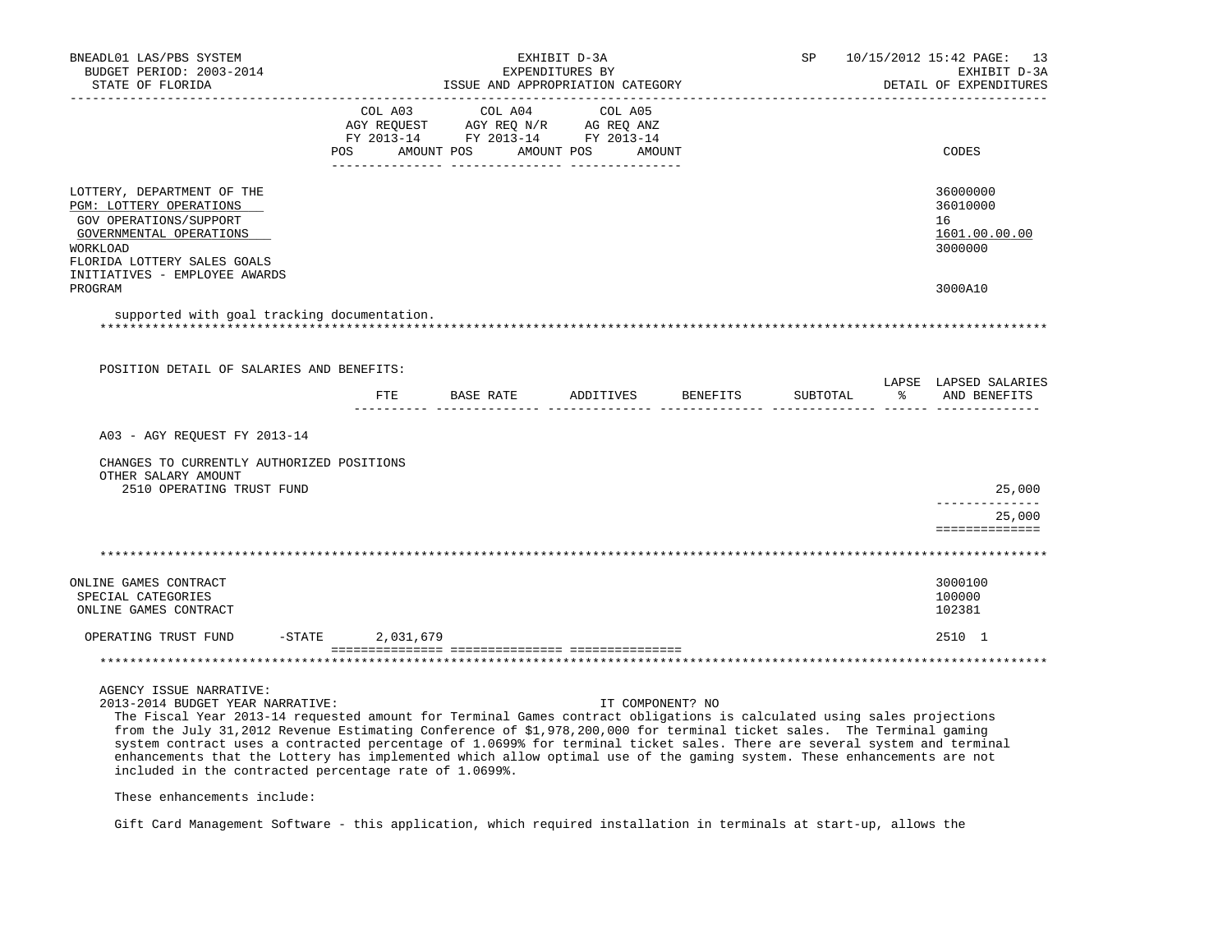| BNEADL01 LAS/PBS SYSTEM<br>BUDGET PERIOD: 2003-2014<br>STATE OF FLORIDA                                                                                | EXHIBIT D-3A<br>EXPENDITURES BY<br>ISSUE AND APPROPRIATION CATEGORY                                                                                     | SP | 10/15/2012 15:42 PAGE: 14<br>EXHIBIT D-3A<br>DETAIL OF EXPENDITURES |
|--------------------------------------------------------------------------------------------------------------------------------------------------------|---------------------------------------------------------------------------------------------------------------------------------------------------------|----|---------------------------------------------------------------------|
|                                                                                                                                                        | COL A03<br>COL A04 COL A05<br>AGY REOUEST AGY REO N/R<br>AG REO ANZ<br>FY 2013-14<br>FY 2013-14 FY 2013-14<br>AMOUNT POS<br>POS<br>AMOUNT POS<br>AMOUNT |    | CODES                                                               |
| LOTTERY, DEPARTMENT OF THE<br><b>PGM: LOTTERY OPERATIONS</b><br>GOV OPERATIONS/SUPPORT<br>GOVERNMENTAL OPERATIONS<br>WORKLOAD<br>ONLINE GAMES CONTRACT |                                                                                                                                                         |    | 36000000<br>36010000<br>16<br>1601.00.00.00<br>3000000<br>3000100   |

 Lottery the ability to utilize several sales and promotional features over the life of the contract. These features include special coupon offers and promotions, reusable gift cards and subscription programs. Funding for this enhancement is: \$12.10 per terminal per month.

 Altura Vision Multimedia display and messaging system - uses enhanced functionality of lottery terminals for point-of-sale communication. It makes an even bigger impact at the counter by displaying multimedia content such as game results, Florida Lottery promotional messages and graphics, and current Lottery news on video screens at the point of sale. Screens can also be used to display photos for Amber Alert announcements. Funding is being requested at: \$32 per terminal per month.

 Additional Altura Terminals - The contract includes a base number of 12,000 Altura terminals to be placed at retailer locations. The Lottery received authorization for 1,000 terminals in Fiscal Year 2005-06 at a monthly cost of \$150 per terminal. Authorization for an additional 500 terminals was received in Fiscal Year 2007-08 at a per terminal monthly cost of \$190. The Lottery requests to continue this authorization.

 In addition, 350 additional Altura Terminals were approved for Fiscal Year 2012-13 at a monthly cost of \$190 per terminal. Included in this appropriation was Gift Management Software for 350 terminals at a cost of \$12.10 per month.

 The Lottery is also requesting \$2,000,000 in funding to cover the estimated costs for licensed property games in Fiscal Year 2013-14. The Lottery currently has two terminal games that require the payment of license fees and as the licensing of games is becoming an industry norm, it is anticipated that these types of fees will continue in future years. It should be noted that fees for most licensed property games are based on a percentage of sales; therefore, fees will increase proportionately as revenues increase.

| FY 2013-14 Terminal sales projections of \$1,978,200,000 $x$ 1.0699%         | \$21,164,762      |
|------------------------------------------------------------------------------|-------------------|
| Gift Card Management Software (13,850 terminals x $$12.10 \times 12$ months) | \$2,011,020       |
| AlturaVision - Multi-media display $(4,000$ terminals x \$32 x 12 months)    | \$1,536,000       |
| Additional Altura Terminals (1,000 terminals x \$150 x 12 months)            | \$1,800,000       |
| Additional Altura Terminals (850 terminals x \$190 x 12 months)              | \$1,938,000       |
| Licensed Property Game Fees                                                  | \$2,000,000       |
| Total FY 2013-14 Appropriation Needed                                        | \$30,449,782      |
| Less Appropriation Base                                                      | ( \$28, 418, 103) |
| Total FY 2013-14 Increase Needed                                             | \$2.031.679       |
|                                                                              |                   |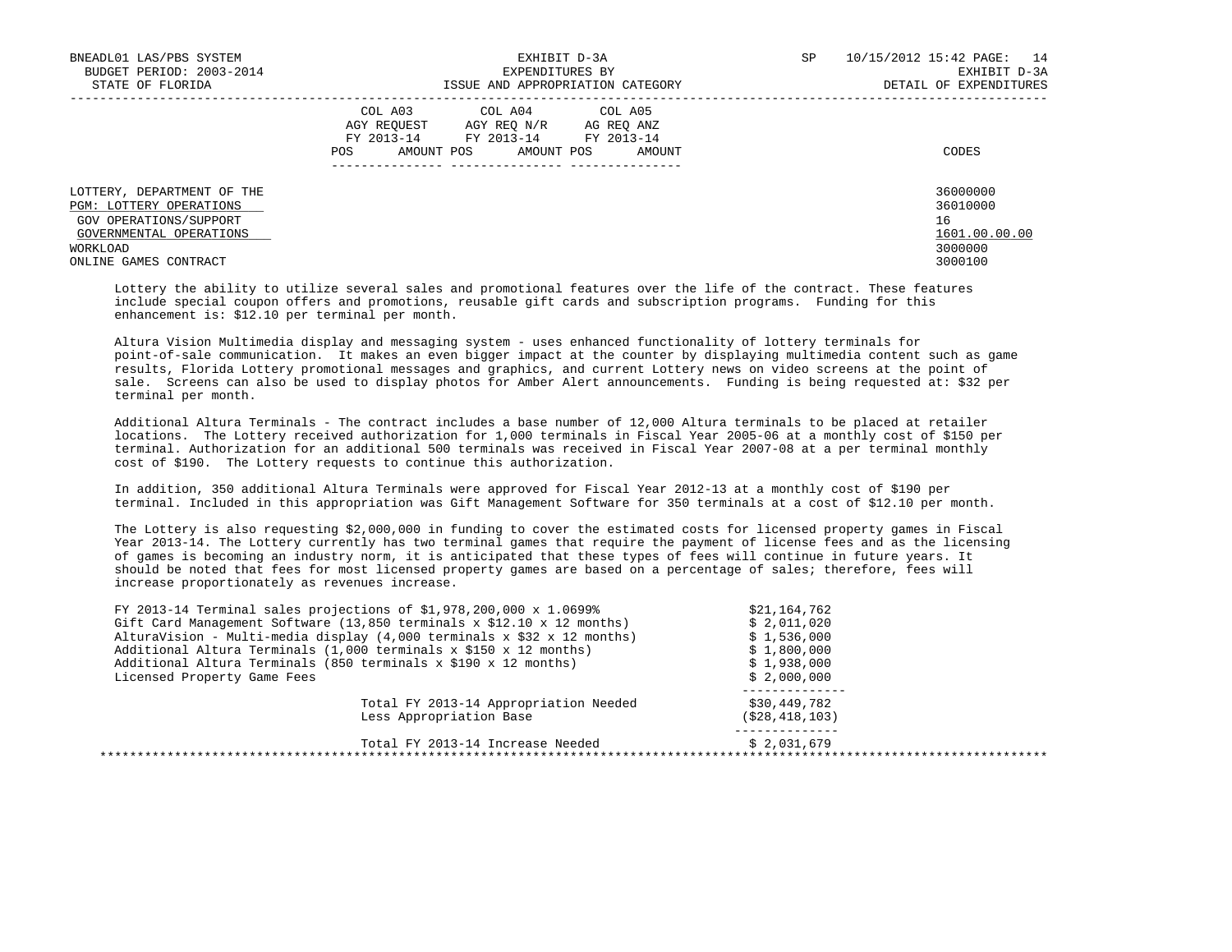| BNEADL01 LAS/PBS SYSTEM<br>BUDGET PERIOD: 2003-2014<br>STATE OF FLORIDA                                                                                                  | EXHIBIT D-3A<br>EXPENDITURES BY<br>ISSUE AND APPROPRIATION CATEGORY                                                                      | 10/15/2012 15:42 PAGE: 15<br>SP<br>EXHIBIT D-3A<br>DETAIL OF EXPENDITURES |
|--------------------------------------------------------------------------------------------------------------------------------------------------------------------------|------------------------------------------------------------------------------------------------------------------------------------------|---------------------------------------------------------------------------|
|                                                                                                                                                                          | COL A03 COL A04 COL A05<br>AGY REQUEST AGY REQ N/R AG REQ ANZ<br>FY 2013-14 FY 2013-14 FY 2013-14<br>AMOUNT POS AMOUNT POS AMOUNT<br>POS | CODES                                                                     |
| LOTTERY, DEPARTMENT OF THE<br>PGM: LOTTERY OPERATIONS<br>GOV OPERATIONS/SUPPORT<br>GOVERNMENTAL OPERATIONS<br>WORKLOAD<br>INSTANT TICKET COOPERATIVE SERVICE<br>CONTRACT |                                                                                                                                          | 36000000<br>36010000<br>16<br>1601.00.00.00<br>3000000<br>3005000         |
| SPECIAL CATEGORIES<br>INSTANT TICKET PURCHASE                                                                                                                            |                                                                                                                                          | 100000<br>101740                                                          |
| -STATE<br>OPERATING TRUST FUND                                                                                                                                           | 4,980,148                                                                                                                                | 2510 1                                                                    |

2013-2014 BUDGET YEAR NARRATIVE: IT COMPONENT? NO

 This issue requests an increase in the Instant Ticket Appropriation Category of \$4,980,148. The July 31, 2012 Revenue Estimating Conference (REC) forecasted Instant Ticket Sales for Fiscal Year 2013-14 to be \$2,770,800,000. The requested increase in this appropriation category is calculated using the latest REC forecasted sales amount and applying an "effective" rate of 1.50%. The vendor rate for Scratch-Off varies by price point, therefore the Lottery calculates an effective rate for forecasting purposes.

\*\*\*\*\*\*\*\*\*\*\*\*\*\*\*\*\*\*\*\*\*\*\*\*\*\*\*\*\*\*\*\*\*\*\*\*\*\*\*\*\*\*\*\*\*\*\*\*\*\*\*\*\*\*\*\*\*\*\*\*\*\*\*\*\*\*\*\*\*\*\*\*\*\*\*\*\*\*\*\*\*\*\*\*\*\*\*\*\*\*\*\*\*\*\*\*\*\*\*\*\*\*\*\*\*\*\*\*\*\*\*\*\*\*\*\*\*\*\*\*\*\*\*\*\*\*\*

 New and innovative products must be marketed on a continuing basis to maintain and grow instant ticket sales. Part of the Lottery's strategy to achieve incremental sales is through the continued introduction of licensed property instant games and the use of special printing options such as holographic paper or die-cut tickets. Recently successful licensed property games, such as Monopoly, and Guy Harvey offer lotteries the ability to capitalize on the equity inherent in popular brands. The familiarity of brands, and the affiliation consumers have with these brands, is a means of attracting new players and generating more sales from existing players. Special printing options such as the use of holographic paper or die-cut tickets help spotlight games such as the holiday games in such a way to help attract new players and re-energize existing players by stimulating the visual impact of repeat products. Both licensed property games and special printing options are part of the Lottery's continued effort to add product value, bring innovative products to market, and ultimately increase sales and state transfers.

| FY 2013-14 Scratch-off ticket sales projection of $$2,770,800,000 \times 1.50$ |                           | \$41,562,000      |  |
|--------------------------------------------------------------------------------|---------------------------|-------------------|--|
| Estimated annual cost for Licensed Property Game Fees                          |                           | \$1,000,000       |  |
|                                                                                | Less Actual Appropriation | $($ \$37,581,852) |  |
|                                                                                | Projected Deficit         | \$4.980.148       |  |
|                                                                                |                           |                   |  |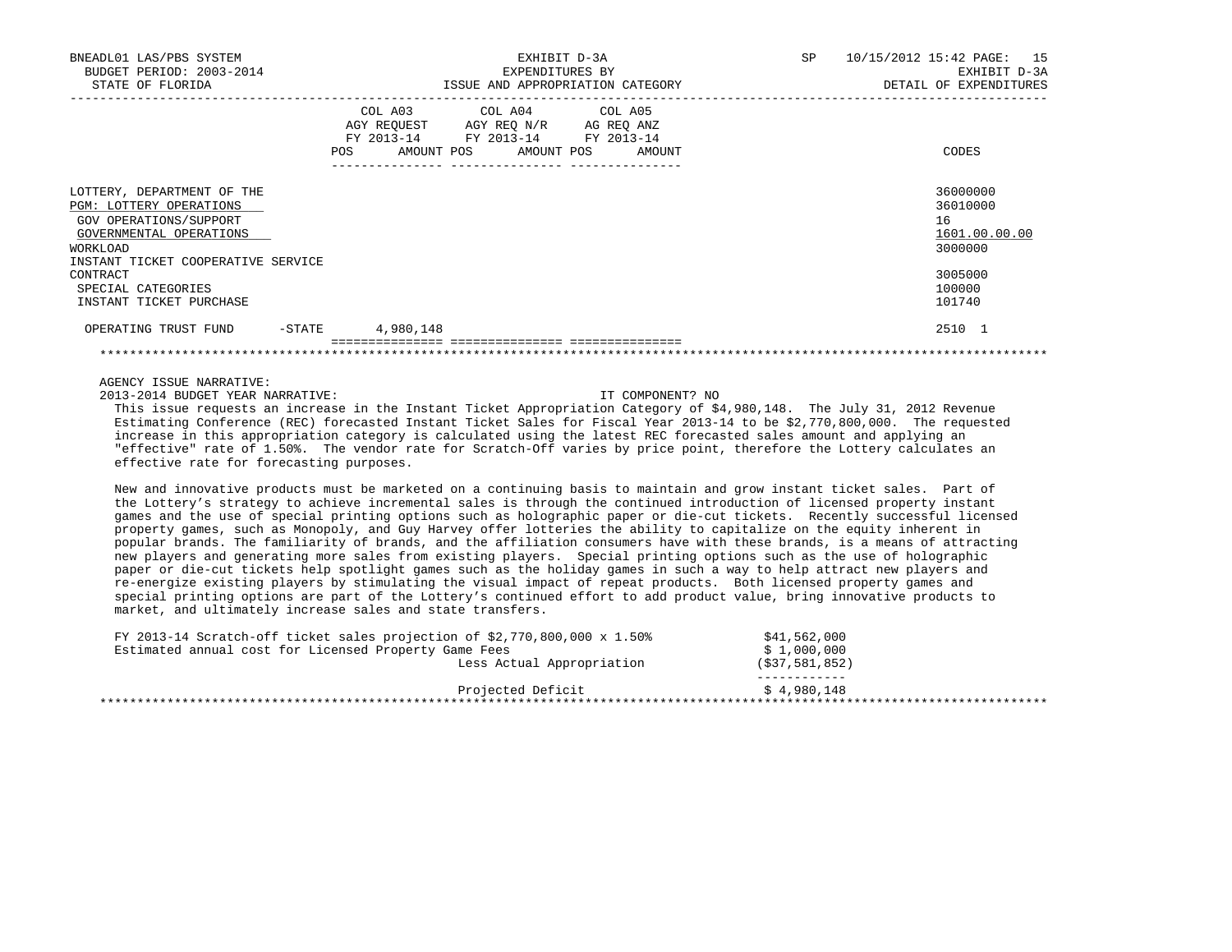| BUDGET PERIOD: 2003-2014<br>STATE OF FLORIDA                                                                                                                                                                         |        |         |                                                                                                   | EXHIBIT D-3A<br>EXPENDITURES BY<br>ISSUE AND APPROPRIATION CATEGORY | SP | 10/15/2012 15:42 PAGE: 16<br>EXHIBIT D-3A<br>DETAIL OF EXPENDITURES                   |
|----------------------------------------------------------------------------------------------------------------------------------------------------------------------------------------------------------------------|--------|---------|---------------------------------------------------------------------------------------------------|---------------------------------------------------------------------|----|---------------------------------------------------------------------------------------|
|                                                                                                                                                                                                                      | POS    |         | COL A03 COL A04 COL A05<br>AGY REQUEST AGY REQ N/R AG REQ ANZ<br>FY 2013-14 FY 2013-14 FY 2013-14 | AMOUNT POS AMOUNT POS AMOUNT                                        |    | CODES                                                                                 |
| LOTTERY, DEPARTMENT OF THE<br>PGM: LOTTERY OPERATIONS<br>GOV OPERATIONS/SUPPORT<br>GOVERNMENTAL OPERATIONS<br>WORKLOAD<br>FLORIDA LOTTERY INDEPENDENT<br>SECURITY AUDIT<br>SPECIAL CATEGORIES<br>CONTRACTED SERVICES |        |         |                                                                                                   |                                                                     |    | 36000000<br>36010000<br>16<br>1601.00.00.00<br>3000000<br>3009300<br>100000<br>100777 |
| OPERATING TRUST FUND                                                                                                                                                                                                 | -STATE | 215,000 | 215,000                                                                                           |                                                                     |    | 2510 1                                                                                |

2013-2014 BUDGET YEAR NARRATIVE: IT COMPONENT? NO

 This issue requests Contracted Services funding in the amount of \$215,000 for the Lottery to engage the currently retained security firm to conduct a comprehensive security evaluation of the department.

 Per Section 24.108(7)(a), Florida Statutes, the department shall engage an independent firm experienced in security procedures, including, but not limited to, computer security and systems security, to conduct a comprehensive study and evaluation of all aspects of security in the operation of the department. In addition Section 24.108(7)(c), Florida Statutes, further states that the security evaluation shall be conducted at least every 2 years.

\*\*\*\*\*\*\*\*\*\*\*\*\*\*\*\*\*\*\*\*\*\*\*\*\*\*\*\*\*\*\*\*\*\*\*\*\*\*\*\*\*\*\*\*\*\*\*\*\*\*\*\*\*\*\*\*\*\*\*\*\*\*\*\*\*\*\*\*\*\*\*\*\*\*\*\*\*\*\*\*\*\*\*\*\*\*\*\*\*\*\*\*\*\*\*\*\*\*\*\*\*\*\*\*\*\*\*\*\*\*\*\*\*\*\*\*\*\*\*\*\*\*\*\*\*\*\*

 The last evaluation was conducted February through June 2012. To be in compliance with the statutory guidelines, the next evaluation must be conducted in 2014.

 Security and integrity of the Lottery is paramount to ensuring public confidence and integrity which in turn ensures the Department's successful operation. The security evaluation is a tool that helps ensure that the Lottery operates with the highest level of security and utmost integrity. The next security evaluation should start in January 2014 and be completed by June 30, 2014.

 If funding is not provided, the department will not be in compliance with the mandates of Section 24.108, Florida Statutes. Recurring funding for the service was eliminated in 2008 due to the bi-annual nature of the requirement. \*\*\*\*\*\*\*\*\*\*\*\*\*\*\*\*\*\*\*\*\*\*\*\*\*\*\*\*\*\*\*\*\*\*\*\*\*\*\*\*\*\*\*\*\*\*\*\*\*\*\*\*\*\*\*\*\*\*\*\*\*\*\*\*\*\*\*\*\*\*\*\*\*\*\*\*\*\*\*\*\*\*\*\*\*\*\*\*\*\*\*\*\*\*\*\*\*\*\*\*\*\*\*\*\*\*\*\*\*\*\*\*\*\*\*\*\*\*\*\*\*\*\*\*\*\*\*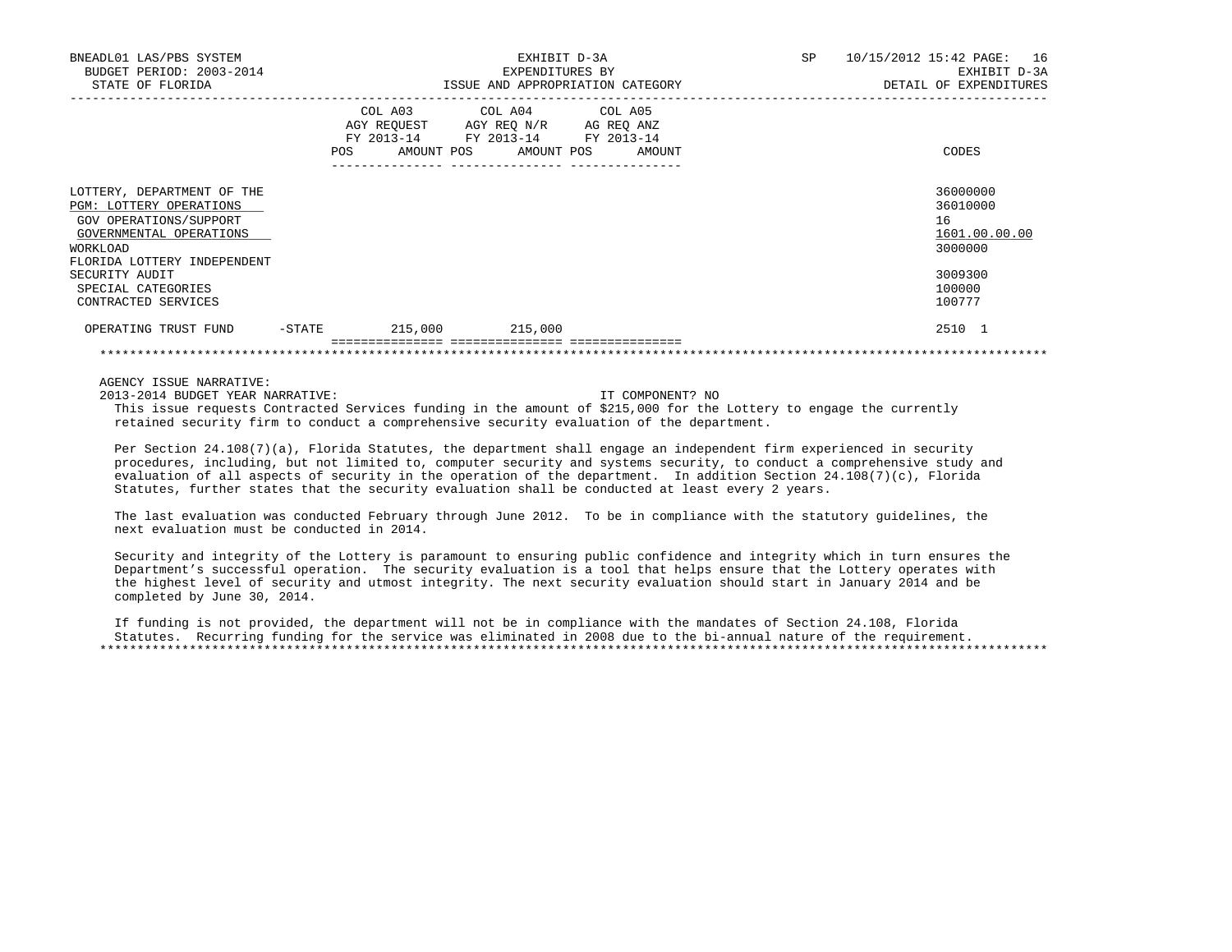| BNEADL01 LAS/PBS SYSTEM<br>BUDGET PERIOD: 2003-2014<br>STATE OF FLORIDA                                                                                                                                                 |                                  |                                                                                                   | EXHIBIT D-3A<br>EXPENDITURES BY<br>ISSUE AND APPROPRIATION CATEGORY |                   |       | SP 10/15/2012 15:42 PAGE: 17<br>EXHIBIT D-3A<br>DETAIL OF EXPENDITURES      |
|-------------------------------------------------------------------------------------------------------------------------------------------------------------------------------------------------------------------------|----------------------------------|---------------------------------------------------------------------------------------------------|---------------------------------------------------------------------|-------------------|-------|-----------------------------------------------------------------------------|
|                                                                                                                                                                                                                         | POS AMOUNT POS AMOUNT POS AMOUNT | COL A03 COL A04 COL A05<br>AGY REQUEST AGY REQ N/R AG REQ ANZ<br>FY 2013-14 FY 2013-14 FY 2013-14 |                                                                     |                   | CODES |                                                                             |
| LOTTERY, DEPARTMENT OF THE<br>PGM: LOTTERY OPERATIONS<br>GOV OPERATIONS/SUPPORT<br>GOVERNMENTAL OPERATIONS<br>AGENCY-WIDE INFORMATION TECHNOLOGY<br>FLORIDA LOTTERY STATEWIDE DOCUMENT<br>MANAGEMENT SYSTEM<br>EXPENSES |                                  |                                                                                                   |                                                                     |                   |       | 36000000<br>36010000<br>16<br>1601.00.00.00<br>3620000<br>36218C0<br>040000 |
| OPERATING TRUST FUND -STATE 19,337 19,337                                                                                                                                                                               |                                  |                                                                                                   |                                                                     |                   |       | 2510 1                                                                      |
| OPERATING CAPITAL OUTLAY                                                                                                                                                                                                |                                  |                                                                                                   |                                                                     |                   |       | 060000                                                                      |
| OPERATING TRUST FUND -STATE 52,785 52,785                                                                                                                                                                               |                                  |                                                                                                   |                                                                     |                   |       | 2510 1                                                                      |
| SPECIAL CATEGORIES<br>CONTRACTED SERVICES                                                                                                                                                                               |                                  |                                                                                                   |                                                                     |                   |       | 100000<br>100777                                                            |
| OPERATING TRUST FUND -STATE 13,548 3,375                                                                                                                                                                                |                                  |                                                                                                   |                                                                     |                   |       | 2510 1                                                                      |
| TOTAL: FLORIDA LOTTERY STATEWIDE DOCUMENT<br>MANAGEMENT SYSTEM<br>TOTAL ISSUE 85,670 75,497                                                                                                                             |                                  |                                                                                                   |                                                                     |                   |       | 36218C0                                                                     |
|                                                                                                                                                                                                                         |                                  |                                                                                                   |                                                                     |                   |       |                                                                             |
| AGENCY ISSUE NARRATIVE:<br>2013-2014 BUDGET YEAR NARRATIVE:<br>Project Description                                                                                                                                      |                                  |                                                                                                   |                                                                     | IT COMPONENT? YES |       |                                                                             |

--------------------

 The Lottery is requesting a total of \$85,670 (\$52,785 in Operating Capital Outlay, \$19,337 in Expenses and \$13,548 in Contracted Services) to implement a high speed scanning solution for the Claims Processing Unit located at Lottery Headquarters in Tallahassee and the nine Lottery District Offices across the state of Florida. This issue also requires recurring costs of \$10,173 in maintenance services.

# Business Problem

 The Florida Lottery is seeking to improve retailer and player customer satisfaction by streamlining the processing time frames. The Department will realize cost reductions by decreasing the generation of significant amounts of paperwork and thereby decreasing the file storage requirements and transportation cost between the District Offices and Headquarters. Procurement of high speed document scanning equipment and software for the Lottery's nine District offices and the Claims Processing Unit in Tallahassee will not only provide a way for the Lottery to reduce paper-based expenses and streamline internal workflow processes but also provide for more timely auditing of player claims. The audit process includes problem detection, enhanced training for new staff members, and a more secure method for safeguarding the confidentiality of personal and financial information provided by retailers and players as part of their application and claims processes, respectively.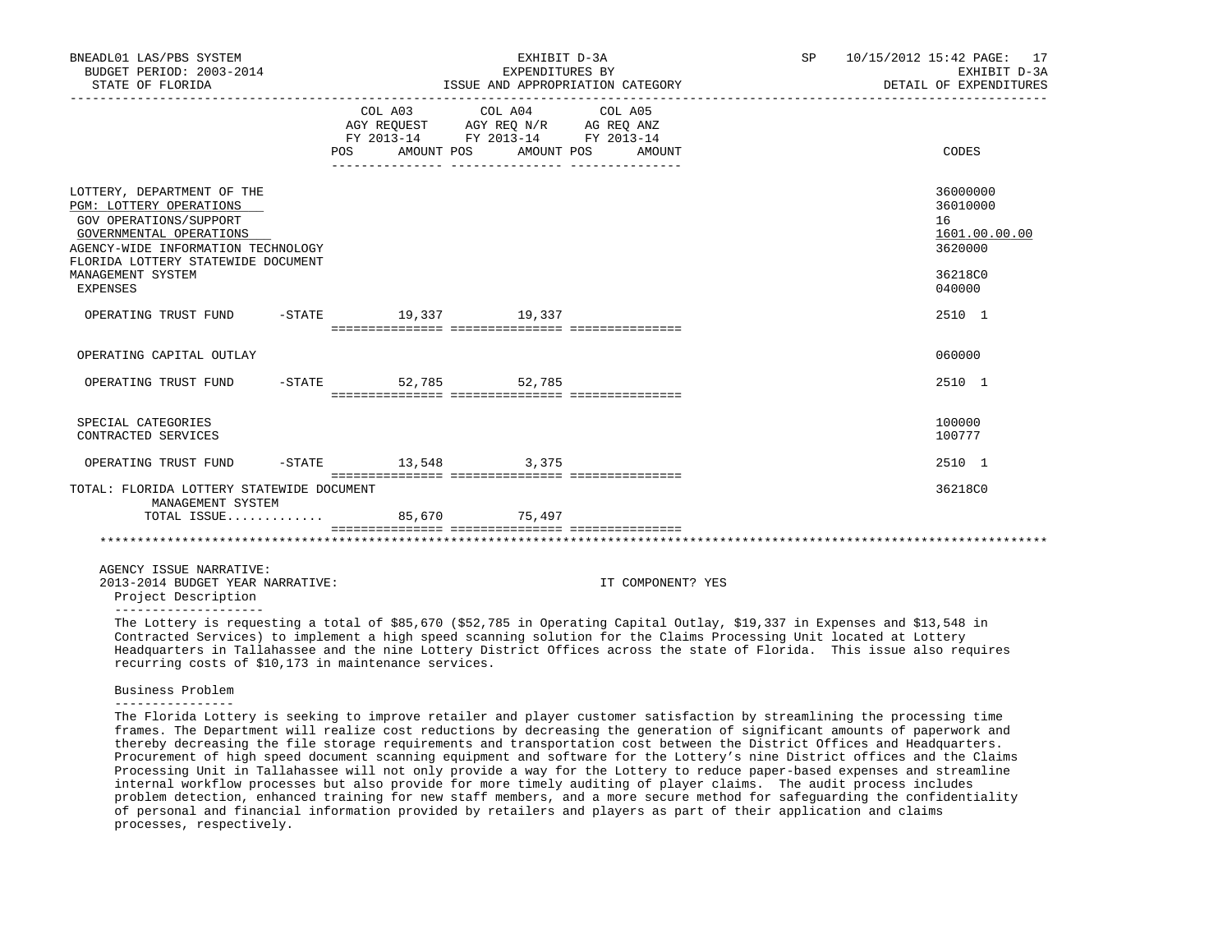| BNEADL01 LAS/PBS SYSTEM<br>BUDGET PERIOD: 2003-2014<br>STATE OF FLORIDA | EXHIBIT D-3A<br>EXPENDITURES BY<br>ISSUE AND APPROPRIATION CATEGORY                                     | SP | 10/15/2012 15:42 PAGE: 18<br>EXHIBIT D-3A<br>DETAIL OF EXPENDITURES |
|-------------------------------------------------------------------------|---------------------------------------------------------------------------------------------------------|----|---------------------------------------------------------------------|
|                                                                         |                                                                                                         |    |                                                                     |
|                                                                         | COL A03 COL A04 COL A05<br>AGY REOUEST<br>AGY REO N/R<br>AG REO ANZ<br>FY 2013-14 FY 2013-14 FY 2013-14 |    |                                                                     |
|                                                                         | AMOUNT POS<br>AMOUNT POS<br>POS<br>AMOUNT                                                               |    | CODES                                                               |
| LOTTERY, DEPARTMENT OF THE                                              |                                                                                                         |    | 36000000                                                            |
| <b>PGM: LOTTERY OPERATIONS</b>                                          |                                                                                                         |    | 36010000<br>16                                                      |
| GOV OPERATIONS/SUPPORT<br>GOVERNMENTAL OPERATIONS                       |                                                                                                         |    | 1601.00.00.00                                                       |
| AGENCY-WIDE INFORMATION TECHNOLOGY                                      |                                                                                                         |    | 3620000                                                             |
| FLORIDA LOTTERY STATEWIDE DOCUMENT                                      |                                                                                                         |    |                                                                     |
| MANAGEMENT SYSTEM                                                       |                                                                                                         |    | 36218C0                                                             |

 The Lottery District Offices generate approximately 64,200 claims packages per year, or an average of 5,350 claims per month. Each claim package consists of at least 5 documents. Several of the documents are two-sided. Staff must photocopy both the front and back of the player's winning ticket and photo identification. The proposed solution would include duplex capability eliminating the need for the employee to flip the documents.

 In addition to the claim packages received from the District Offices, the Claims Processing Unit receives approximately 142,042 tickets each year from players by mail. The tickets are stored with supporting documentation in 18 four-drawer file cabinets on-site. Scanning of these incoming tickets and supporting documentation would eliminate the need for additional storage and archiving as well as expedite retrieval at a later date for tax review and audit purposes.

 The District Offices also obtain and handle approximately 5,600 retailer documents (average of 466 packages per month). Each application package consists minimally of 3 documents: a 4 page application, 7 page retailer contract and an Electronic Funds Transfer form. The contract renewal package consists of 2 documents: a renewal application and 7 page contract. The termination process involves one form which is typically faxed or emailed to Headquarters' Retailer Contracting Unit. District Offices mail all other forms and packages to the Retailer Contracting Unit.

# Impact of not Funding the High Speed Scanning Project

### -----------------------------------------------------

 Without the funds for the proposed solution, the Lottery will continue to copy, mail, handle, shred and archive tremendous amounts of paperwork. The Lottery will also spend unnecessary dollars on postage by continuing to have the District Offices mail retailer application packages and claims documentation to Lottery Headquarters. It will be difficult, if not impossible, for the Lottery to further reduce the approval time frames associated with the three to four prescribed business days involved in waiting on mailed packages from the District Offices.

# Proposed Solution Description and Explanation of How it Will Address the Business Problem

------------------------------------------------------------------------------------------

 The Lottery recently deployed the core storage units when implementing the single unit solution in the Headquarters' Retailer Contracting Unit. Two high speed scanners were obtained and networked to a ProStor infinivault Model 35 Storage System with an identical back-up storage device located at the Lottery's Orlando Back-Up Data Center. Expanding this solution to include the Claims Processing Unit with three high speed scanners and each District Office with their own high speed scanner would greatly improve productivity for these work areas. Additional storage cartridges would be installed on the infinivault to accommodate the expansion of usage. The District Offices would no longer transmit hard copies of the retailer applications, renewals, termination and player claim packages to Headquarters but would scan the elements and post the images to the shared drive on the network.

Benefits of Proposed Project

----------------------------

Approval of the high speed scanning solution would result in many benefits including: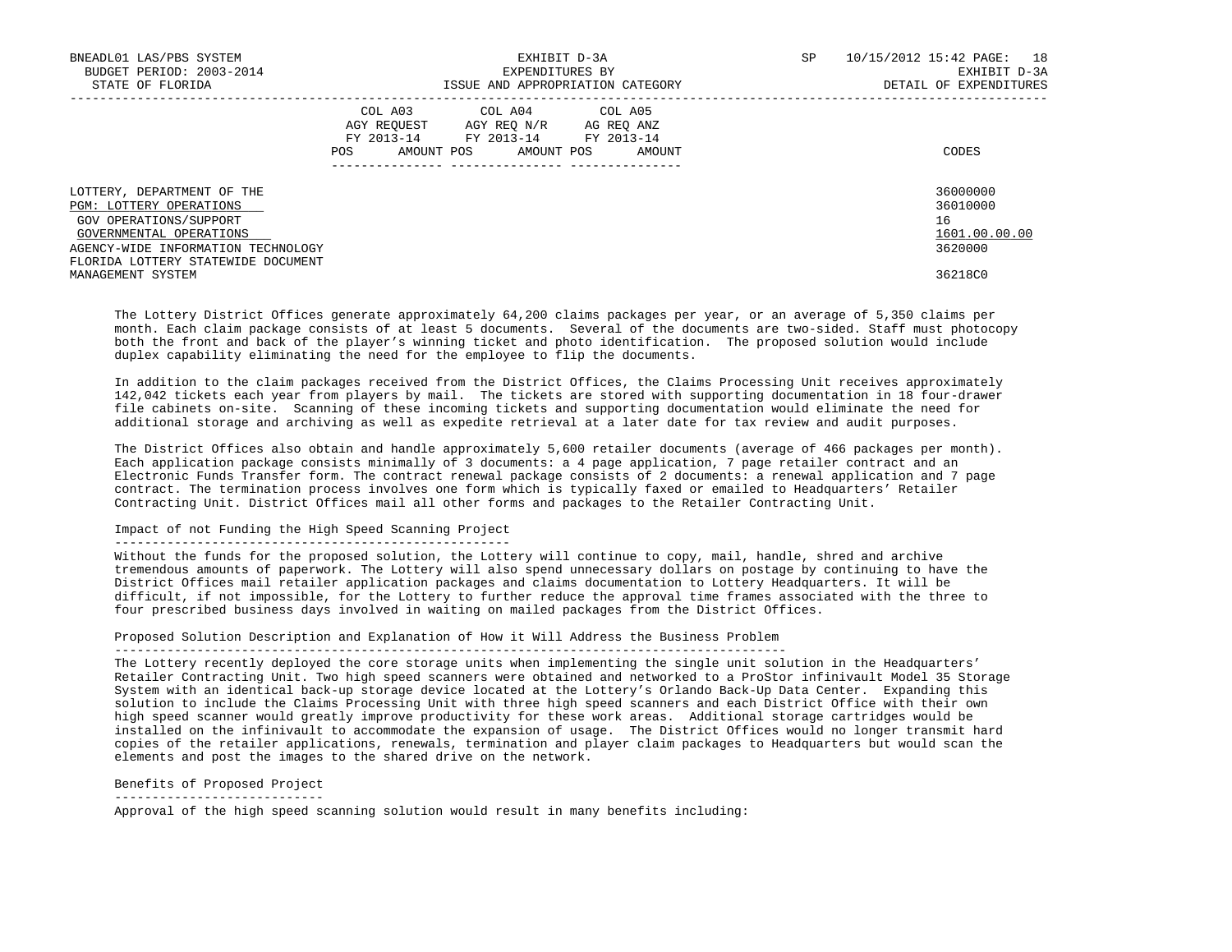| BNEADL01 LAS/PBS SYSTEM            | EXHIBIT D-3A                              | SP | 10/15/2012 15:42 PAGE: 19 |
|------------------------------------|-------------------------------------------|----|---------------------------|
| BUDGET PERIOD: 2003-2014           | EXPENDITURES BY                           |    | EXHIBIT D-3A              |
| STATE OF FLORIDA                   | ISSUE AND APPROPRIATION CATEGORY          |    | DETAIL OF EXPENDITURES    |
|                                    | COL A03 COL A04 COL A05                   |    |                           |
|                                    | AGY REOUEST<br>AGY REO N/R<br>AG REO ANZ  |    |                           |
|                                    | FY 2013-14 FY 2013-14 FY 2013-14          |    |                           |
|                                    | AMOUNT POS<br>AMOUNT POS<br>POS<br>AMOUNT |    | CODES                     |
|                                    |                                           |    |                           |
| LOTTERY, DEPARTMENT OF THE         |                                           |    | 36000000                  |
| <b>PGM: LOTTERY OPERATIONS</b>     |                                           |    | 36010000                  |
| GOV OPERATIONS/SUPPORT             |                                           |    | 16                        |
| GOVERNMENTAL OPERATIONS            |                                           |    | 1601.00.00.00             |
| AGENCY-WIDE INFORMATION TECHNOLOGY |                                           |    | 3620000                   |
| FLORIDA LOTTERY STATEWIDE DOCUMENT |                                           |    |                           |
| MANAGEMENT SYSTEM                  |                                           |    | 36218C0                   |

 --Increased Lottery revenues resulting from more timely approvals of retailer contracts (3-4 days) - \$2.8 million estimated annual increase in revenues due to shorter approval process.

 --Cost savings associated with the reduction in paper and postage usage generated by the District Offices in copying and mailing of documents to Lottery Headquarters - \$17,300 estimated annual savings.

 --Improved customer (retailers and players) service and satisfaction resulting from a faster response from the Lottery made possible by the elimination of 3 to 4 days of waiting time for mailed packages.

 --Better use of staff resources - less time dedicated to opening and processing incoming mail and more time dedicated to processing applications and claims.

--Cost savings to Headquarters due to less photocopying, storing and shredding of paper - \$3,000 estimated annual savings.

 --Improved levels of productivity due to staff time saved in searching for paper files, retrieving and returning files to file cabinets, archiving and retrieving from archives, filing, and searching for files - 75 hours estimated annual savings.

 --Improved timeliness in auditing of player claims; quicker detecting results in timely feedback and enhanced staff training.

--Stronger continuity of operations in the event of a disaster or interruption of business.

 --Greater protection of confidential data and personal information contained in claim documents and retailer application files.

--Enhanced sharing of and access to non-confidential retailer documentation by various work areas.

--Improved response time for public and internal records requests - response within minutes instead of hours or days.

 Assumptions and Constraints to Completing the Project and Achieving these Benefits ----------------------------------------------------------------------------------

 Barring significant changes in workload due to new projects or other initiatives, this project can be accomplished by existing staff with assistance from the vendor within schedule and acceptable levels of risk and downtime.

Planned Start and Completion Dates for the Solution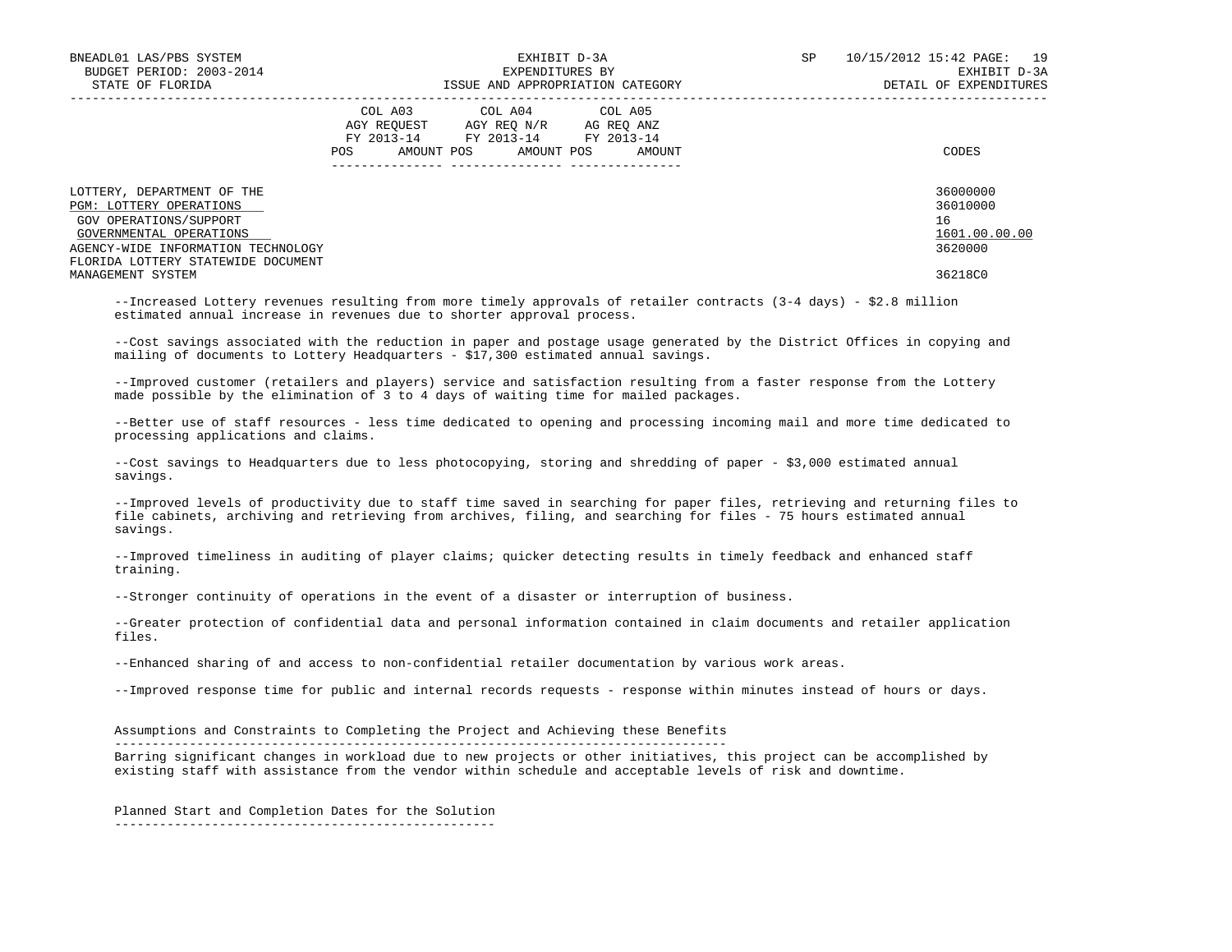| BNEADL01 LAS/PBS SYSTEM<br>BUDGET PERIOD: 2003-2014          | EXHIBIT D-3A<br>EXPENDITURES BY                                                                                                               | SP<br>10/15/2012 15:42 PAGE:<br>20<br>EXHIBIT D-3A |
|--------------------------------------------------------------|-----------------------------------------------------------------------------------------------------------------------------------------------|----------------------------------------------------|
| STATE OF FLORIDA                                             | ISSUE AND APPROPRIATION CATEGORY                                                                                                              | DETAIL OF EXPENDITURES                             |
|                                                              | COL A03 COL A04 COL A05<br>AGY REOUEST<br>AGY REO N/R<br>AG REO ANZ<br>FY 2013-14<br>FY 2013-14 FY 2013-14<br>AMOUNT POS<br>AMOUNT POS<br>POS | CODES<br>AMOUNT                                    |
|                                                              |                                                                                                                                               |                                                    |
| LOTTERY, DEPARTMENT OF THE<br><b>PGM: LOTTERY OPERATIONS</b> |                                                                                                                                               | 36000000<br>36010000                               |
| GOV OPERATIONS/SUPPORT                                       |                                                                                                                                               | 16                                                 |
| GOVERNMENTAL OPERATIONS                                      |                                                                                                                                               | 1601.00.00.00                                      |
| AGENCY-WIDE INFORMATION TECHNOLOGY                           |                                                                                                                                               | 3620000                                            |
| FLORIDA LOTTERY STATEWIDE DOCUMENT                           |                                                                                                                                               |                                                    |
| MANAGEMENT SYSTEM                                            |                                                                                                                                               | 36218C0                                            |

 The timeline below indicates that implementation of a high speed scanning system would take approximately four months. The start date of July 1, 2013 has been used as an example.

| Solution Implementation                                                                                                   | Dates                       |
|---------------------------------------------------------------------------------------------------------------------------|-----------------------------|
| Vendor receives order for equipment and software - allow 15 business<br>days from order date for equipment to be received | July 1, 2013                |
| Implementation in Headquarters Claims Processing                                                                          | July 22-August 2, 2013      |
| Testing and Training in Headquarters Claims Processing                                                                    | August 5-August 9, 2013     |
| District Offices Implementation - 1 Office per week                                                                       | August through October 2013 |

 Total Estimated Costs ---------------------

The table below provides the detailed estimate. The equipment will be installed and software configured by the vendor.

| Category and Description                                        | Ouantity | Unit Cost    | Total Cost  |
|-----------------------------------------------------------------|----------|--------------|-------------|
| Operating Capital Outlay - OCO                                  |          |              |             |
| --Canon DR-9050C Production Scanner, Duplex, Bitonal, Color     |          | \$7.481.25   | \$22,443.75 |
| --Canon DR-6030C Color Departmental Scanner                     | 9        | \$3,371.25   | \$30,341.25 |
| TOTAL OCO                                                       |          | \$10,852.50  | \$52,785.00 |
| Expenses                                                        |          |              |             |
| --oscFile Index Capture Suite-incl index w/barcode and OCR, OC, |          |              |             |
| Send and 5ea Cover Sheet Licenses                               | 12.      | \$1,500.00   | \$18,000.00 |
| --Padded Shipping Container for DR-6030C                        | 9        | 165.00<br>Ŝ. | \$1,336.50  |
| TOTAL EXPENSES                                                  |          | \$1,665.00   | \$19,336.50 |
|                                                                 |          |              |             |

Contracted Services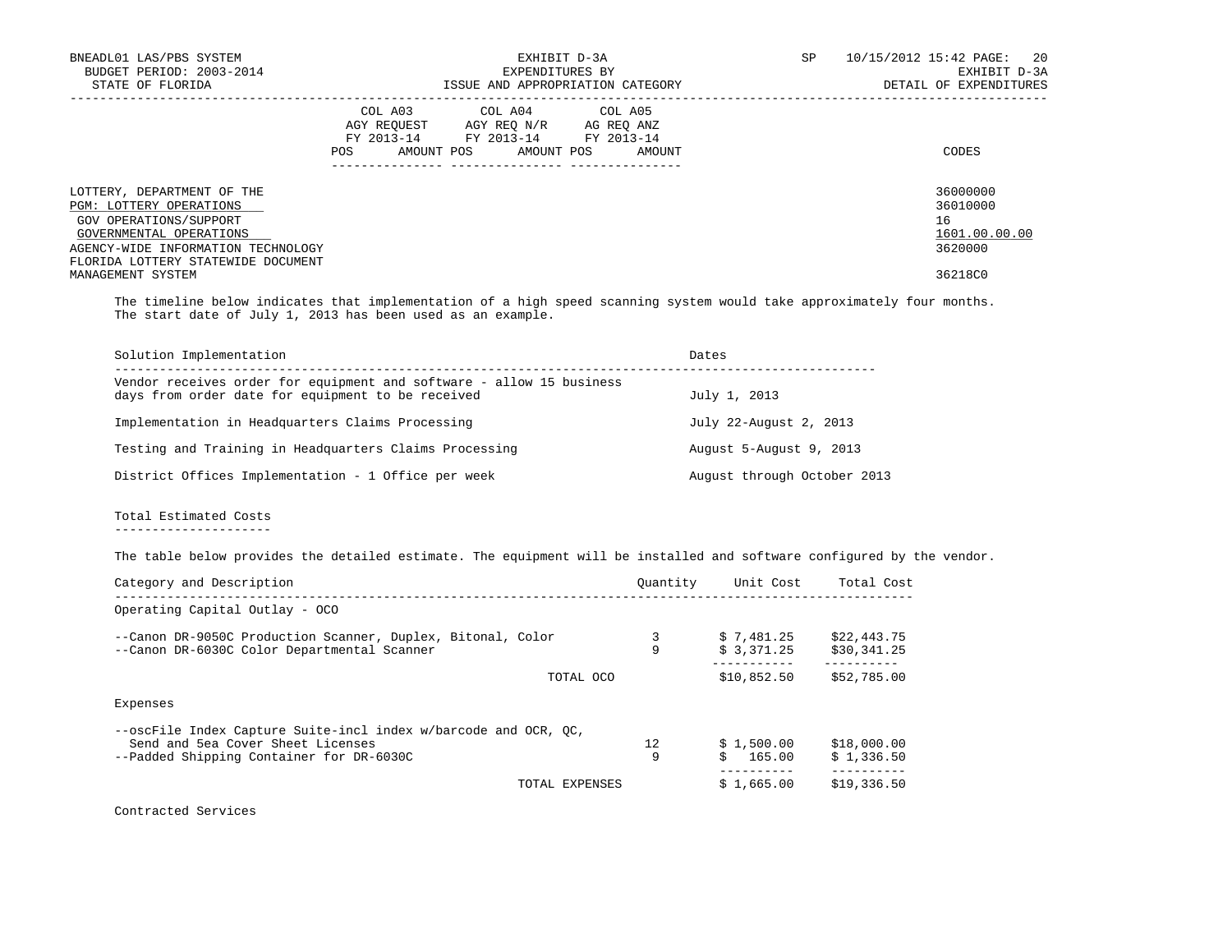| EXHIBIT D-3A<br>EXPENDITURES BY<br>ISSUE AND APPROPRIATION CATEGORY                            |                                                                        | SP and the set of the set of the set of the set of the set of the set of the set of the set of the set of the set of the set of the set of the set of the set of the set of the set of the set of the set of the set of the se | 10/15/2012 15:42 PAGE: 21<br>EXHIBIT D-3A<br>DETAIL OF EXPENDITURES                                                                                                                                         |
|------------------------------------------------------------------------------------------------|------------------------------------------------------------------------|--------------------------------------------------------------------------------------------------------------------------------------------------------------------------------------------------------------------------------|-------------------------------------------------------------------------------------------------------------------------------------------------------------------------------------------------------------|
| COL A03 COL A04 COL A05<br>FY 2013-14 FY 2013-14 FY 2013-14<br>AMOUNT POS AMOUNT POS<br>AMOUNT |                                                                        |                                                                                                                                                                                                                                | CODES                                                                                                                                                                                                       |
|                                                                                                |                                                                        |                                                                                                                                                                                                                                | 36000000<br>36010000<br>16<br>1601.00.00.00<br>3620000<br>36218C0                                                                                                                                           |
| 27<br>12<br>$\overline{3}$<br>9                                                                |                                                                        | \$ 3,375.00<br>\$ 3,600.00<br>\$3,582.00                                                                                                                                                                                       |                                                                                                                                                                                                             |
|                                                                                                | \$17,032.50                                                            | \$85,669.50                                                                                                                                                                                                                    |                                                                                                                                                                                                             |
|                                                                                                |                                                                        |                                                                                                                                                                                                                                |                                                                                                                                                                                                             |
|                                                                                                | TOTAL CONTRACTED SERVICES<br>GRAND TOTAL BASED UPON 1 YEAR MAINTENANCE |                                                                                                                                                                                                                                | \$125.00<br>300.00<br>$$997.00$ $$2,991.00$<br>398.00<br>\$2,520.00<br>\$13,548.00<br>The Lottery's investment in a high speed document scanning solution, including hardware, software, and the additional |

 data storage cartridges listed in the estimate above would lead to cost savings, improved turnaround time in the approval of retailers and in the payment of prizes, and streamlining of processes performed by Claims Processing, Retailer Contracting and the District Offices. The solution would improve the Lottery's ability to safeguard confidential retailer and player information since the documentation would not need to be mailed. Records requests from within the Lottery and from the public could be handled more efficiently.

|             |  |  |  |  | Based on the anticipated gain in revenues, the cost of implementation will be recovered after the first full year of |  |  |  |  |  |
|-------------|--|--|--|--|----------------------------------------------------------------------------------------------------------------------|--|--|--|--|--|
| operations. |  |  |  |  |                                                                                                                      |  |  |  |  |  |
|             |  |  |  |  |                                                                                                                      |  |  |  |  |  |

| INCREASING SALES INITIATIVES<br>LOTTERY RETAILER FORUMS<br>EXPENSES |          |        | 4100000<br>4100300<br>040000 |
|---------------------------------------------------------------------|----------|--------|------------------------------|
| OPERATING TRUST FUND                                                | $-STATE$ | 45,000 | 2510 1                       |
|                                                                     |          |        |                              |

AGENCY ISSUE NARRATIVE:

2013-2014 BUDGET YEAR NARRATIVE: IT COMPONENT? NO

 The purpose of the Retailer Forums is to strengthen and potentially expand the Florida Lottery's Retailer base. It is estimated that the total cost of conducting the Forums will be approximately \$45,000. This estimate was based on the previous cost of conducting similar forums, as well as calculating the travel cost of Florida Lottery employees.

 The Forums will provide the Lottery the ability to conduct focused/streamlined prospecting in specific geographical locations, and in specific markets/trades. The Forums also provide ample networking opportunities among Lottery staff,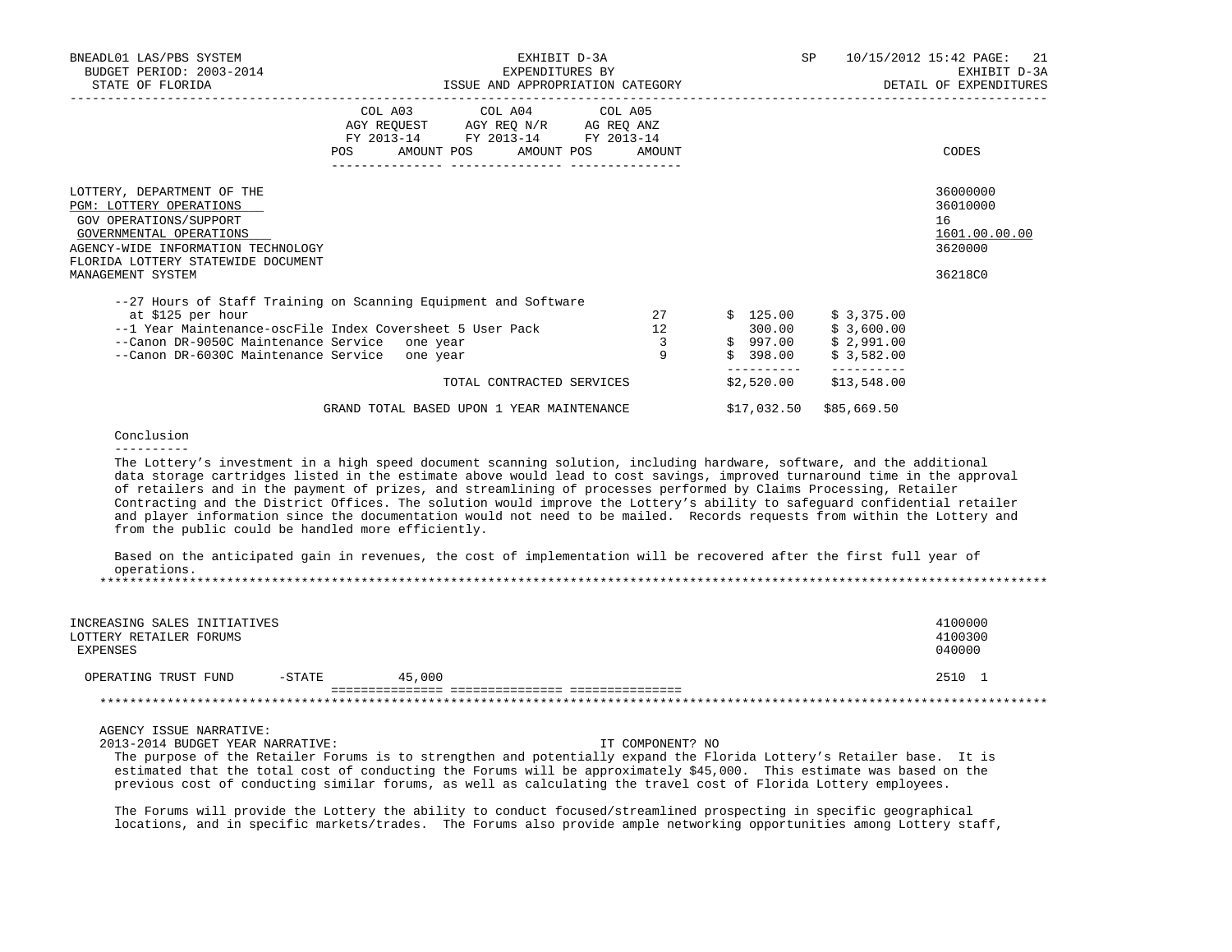| BNEADL01 LAS/PBS SYSTEM<br>BUDGET PERIOD: 2003-2014<br>STATE OF FLORIDA                                                                                               | EXHIBIT D-3A<br>EXPENDITURES BY<br>ISSUE AND APPROPRIATION CATEGORY                                                                                        | SP<br>10/15/2012 15:42 PAGE:<br>22<br>EXHIBIT D-3A<br>DETAIL OF EXPENDITURES |
|-----------------------------------------------------------------------------------------------------------------------------------------------------------------------|------------------------------------------------------------------------------------------------------------------------------------------------------------|------------------------------------------------------------------------------|
|                                                                                                                                                                       | COL A03<br>COL A04 COL A05<br>AGY REOUEST<br>AGY REO N/R<br>AG REO ANZ<br>FY 2013-14<br>FY 2013-14 FY 2013-14<br>AMOUNT POS<br>AMOUNT POS<br>POS<br>AMOUNT | CODES                                                                        |
| LOTTERY, DEPARTMENT OF THE<br>PGM: LOTTERY OPERATIONS<br>GOV OPERATIONS/SUPPORT<br>GOVERNMENTAL OPERATIONS<br>INCREASING SALES INITIATIVES<br>LOTTERY RETAILER FORUMS |                                                                                                                                                            | 36000000<br>36010000<br>16<br>1601.00.00.00<br>4100000<br>4100300            |

 retailers, prospects and strategic partners, along with multiple opportunities to leverage strategic partnerships, as well as, corporate marketing and advertising abilities of the Florida Lottery.

 The Florida Lottery anticipates conducting one (1) Statewide Retailer Forum in the format of a combined Sales Conference and Top Corporate and Independent Outreach Forum. This will provide a venue for the Lottery's employees to meet and network with key Top Corporate and Independent Retailer Executives with the intention of growing the number of Retailer locations with the top existing Retailers and increasing sales with those Retailers.

 The Lottery intends to invite Florida Petroleum Association Retailers and leverage existing vendor partnerships to share costs. The Lottery anticipates scheduling the Statewide Forum in Orlando, Florida. This Statewide Forum will provide an opportunity for the Florida Lottery to talk to Retailers throughout the State regarding sales and incentives, benefits of being a Florida Lottery Retailer, and educate the Retailers on various way to increase their sales, expand their locations resulting in increased Florida Lottery Retailers and may provide training opportunities through our vendor partners.

 After the initial Statewide Retailer Forum, three (3) District Outreach Missions are planned to be held in Jacksonville, Miami and Pensacola to further nurture and develop Retailer relationships and increase sales in these areas of the State. The Florida Lottery intends to utilize all available resources to contain cost of these missions including leveraging vendor partnerships in an effort to maximize earnings for the Educational Enhancement Trust Fund.

 The Lottery's recent experience with the Secretary's visits to corporate headquarters demonstrates the value of face to face meetings with the top executives of our corporate chains. In 2012, Secretary O'Connell personally visited over a dozen corporate decision makers from the top 25 corporate chains to express thanks for their support and to share ideas on ways we could expand our brand awareness in their stores, increase their lottery sales and to solicit feedback from on ideas they may have to improve their business. As a result of these visits several chains implemented point of sale programs, incentive drives, plans to increase visibility of scratch-off games and increase placement of the successful Instant Ticket Vending Machines (ITVM). All of the visited chains had year over year increases in FY 2011-12 and the Secretary's visits were a contributing factor in the gains achieved in these chains.

Gains from Secretary visits:

--Increased slots for scratch games in dispensers

- --Adding additional signage
- --Gained agreements for stores to following standardized plan-o-grams
- --Displaying Jackpot signs when available
- --Installing ITVM's in selected stores
- --Directives to stores to activate new scratch game immediately when launched

--Improved Management communications between our organizations, and participation in upcoming lottery promotions

 Several Top 25 corporate chains had success in implementing lottery programs that helped drive their sales and contributed to the Lottery's success in 2012. Corporate retailer Winn-Dixie partnered with the Lottery by being our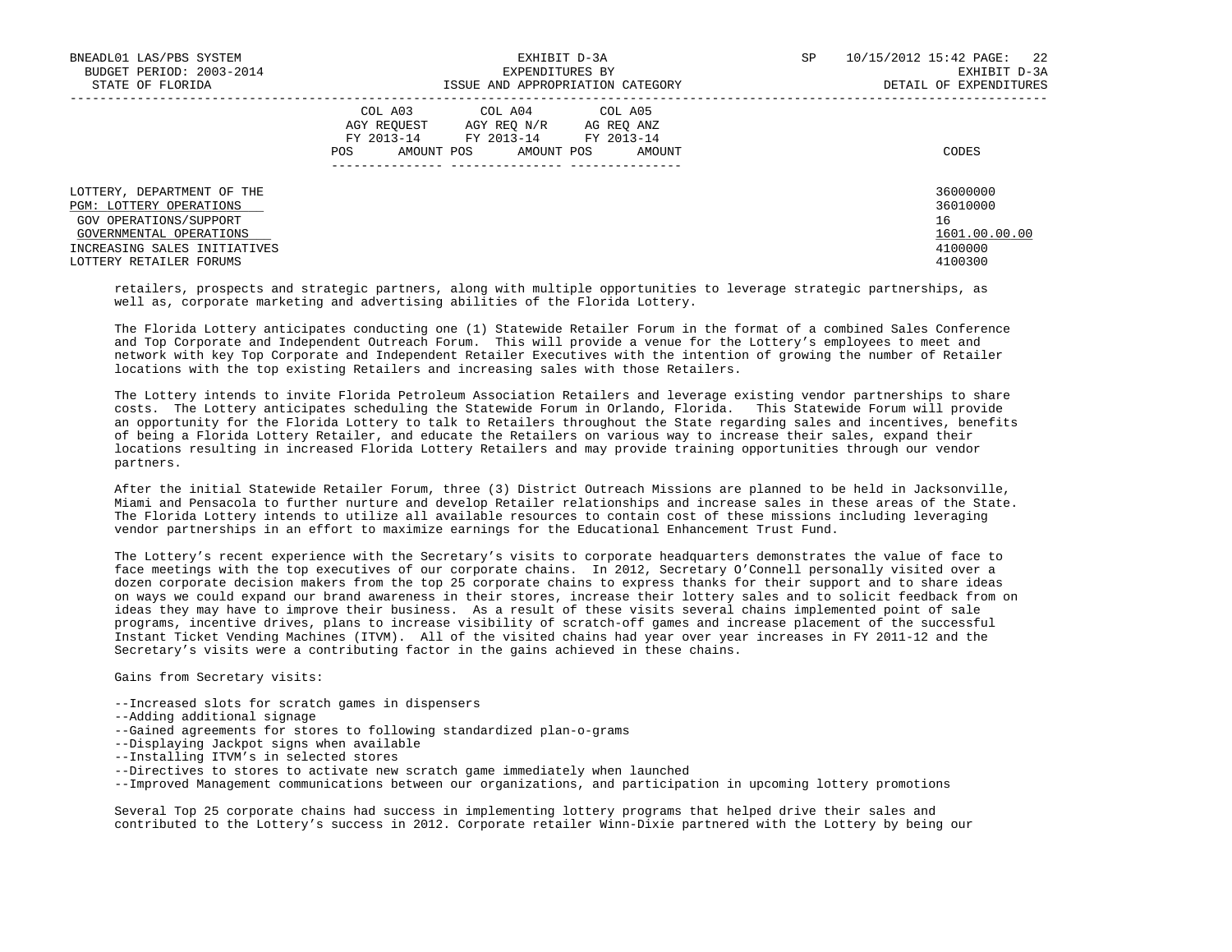| BNEADL01 LAS/PBS SYSTEM<br>BUDGET PERIOD: 2003-2014<br>STATE OF FLORIDA                                                                    | EXHIBIT D-3A<br>EXPENDITURES BY<br>ISSUE AND APPROPRIATION CATEGORY                                                                                        | SP<br>10/15/2012 15:42 PAGE:<br>DETAIL OF EXPENDITURES | 23<br>EXHIBIT D-3A |
|--------------------------------------------------------------------------------------------------------------------------------------------|------------------------------------------------------------------------------------------------------------------------------------------------------------|--------------------------------------------------------|--------------------|
|                                                                                                                                            | COL A04 COL A05<br>COL A03<br>AGY REOUEST<br>AGY REO N/R<br>AG REO ANZ<br>FY 2013-14<br>FY 2013-14 FY 2013-14<br>AMOUNT POS<br>AMOUNT POS<br>AMOUNT<br>POS | CODES                                                  |                    |
| LOTTERY, DEPARTMENT OF THE<br>PGM: LOTTERY OPERATIONS<br>GOV OPERATIONS/SUPPORT<br>GOVERNMENTAL OPERATIONS<br>INCREASING SALES INITIATIVES |                                                                                                                                                            | 36000000<br>36010000<br>16<br>4100000                  | 1601.00.00.00      |
| LOTTERY RETAILER FORUMS                                                                                                                    |                                                                                                                                                            | 4100300                                                |                    |

 selling retailer at our Live Draw event in Pensacola Beach. Winn-Dixie participated with the Lottery as a corporate sponsor of thirteen (13) Ice Cream socials at local colleges held to celebrate Bright Future scholars.

 Winn-Dixie was the first chain to implement the Menu Board program which features Scratch-off game display cards and is merchandised by the retailer to provide greater visibility of our scratch game product. Results of the program produced an increase in excess of 40% at Winn-Dixie stores when comparing sales to pre-implementation periods. Hess was another Corporate chain that implemented several programs that directly increased lottery sales in their stores Statewide. Hess implemented an auto-order program that allowed our Scratch vendor Sci-Games to place the scratch-off game orders for the Hess locations directly from computer models which thereby eliminated time consuming telephone calls between store personnel and the vendor. Hess also worked with the Lottery on improving product awareness by including Florida Lottery products in their permanent point-of-sale signage program. The advantage to this is that it helps leverage media campaigns the Lottery runs to support its brands and drive customers to retailers.

\*\*\*\*\*\*\*\*\*\*\*\*\*\*\*\*\*\*\*\*\*\*\*\*\*\*\*\*\*\*\*\*\*\*\*\*\*\*\*\*\*\*\*\*\*\*\*\*\*\*\*\*\*\*\*\*\*\*\*\*\*\*\*\*\*\*\*\*\*\*\*\*\*\*\*\*\*\*\*\*\*\*\*\*\*\*\*\*\*\*\*\*\*\*\*\*\*\*\*\*\*\*\*\*\*\*\*\*\*\*\*\*\*\*\*\*\*\*\*\*\*\*\*\*\*\*\*

| FLORIDA LOTTERY OPERATIONS FUNDING<br>REQUEST FOR INCREASE TO<br>PAID ADVERTISING/PROMOTIONS |           |           | 5000000                     |
|----------------------------------------------------------------------------------------------|-----------|-----------|-----------------------------|
| APPROPRIATION<br>SPECIAL CATEGORIES<br>PAID ADVERTISING/PROMOTION                            |           |           | 5000400<br>100000<br>102380 |
| OPERATING TRUST FUND                                                                         | $-$ STATE | 4,000,000 | 2510 1                      |
|                                                                                              |           |           |                             |

# AGENCY ISSUE NARRATIVE:

2013-2014 BUDGET YEAR NARRATIVE: IT COMPONENT? NO

 Since 2003, a number of studies have addressed the relationship between Lottery advertising spending and the generation of proceeds for the Educational Enhancement Trust Fund (EETF). These studies have been conducted by Battelle Memorial Institute (Columbus, Ohio) under contract to the Lottery, by the Office of Program Policy Analysis and Government Accountability (OPPAGA), and by the Lottery itself.

 Consistently, these studies have found a net positive return to education funding from additional dollars spent on Lottery advertising. In other words, when the Lottery spends money on advertising, the additional EETF generated from the resulting increase in ticket sales is not only enough to recoup the advertising dollar spent, it actually yields additional funding for the EETF.

 On April 16, 2012, the Office of Economic and Demographic Research held a Revenue Estimating Conference on the subject. The result of the conference was the adoption of the low estimate based on the findings of the OPPAGA Report No. 10-17 (January 2010)--"Lottery Jackpots, Retailer Density, and Advertising Drive Transfers to Education." That study analyzed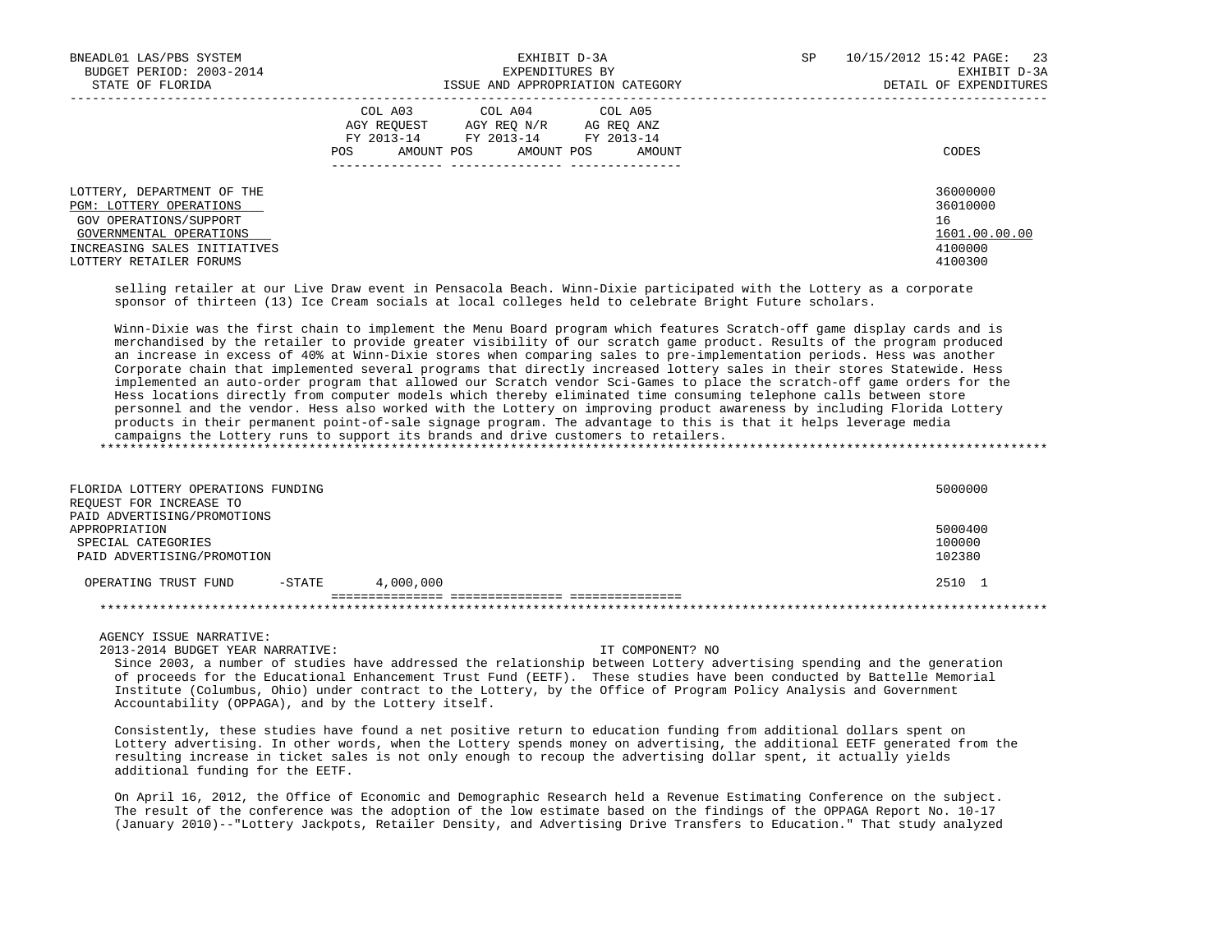| BNEADL01 LAS/PBS SYSTEM                                                                                    |                   | EXHIBIT D-3A                                                                                                    |                                  | SP | 10/15/2012 15:42 PAGE: 24                   |
|------------------------------------------------------------------------------------------------------------|-------------------|-----------------------------------------------------------------------------------------------------------------|----------------------------------|----|---------------------------------------------|
| BUDGET PERIOD: 2003-2014<br>STATE OF FLORIDA                                                               |                   | EXPENDITURES BY                                                                                                 | ISSUE AND APPROPRIATION CATEGORY |    | EXHIBIT D-3A<br>DETAIL OF EXPENDITURES      |
|                                                                                                            | POS<br>AMOUNT POS | COL A03 COL A04 COL A05<br>AGY REOUEST AGY REO N/R AG REO ANZ<br>FY 2013-14 FY 2013-14 FY 2013-14<br>AMOUNT POS | AMOUNT                           |    | CODES                                       |
| LOTTERY, DEPARTMENT OF THE<br>PGM: LOTTERY OPERATIONS<br>GOV OPERATIONS/SUPPORT<br>GOVERNMENTAL OPERATIONS |                   |                                                                                                                 |                                  |    | 36000000<br>36010000<br>16<br>1601.00.00.00 |
| FLORIDA LOTTERY OPERATIONS FUNDING<br>REQUEST FOR INCREASE TO<br>PAID ADVERTISING/PROMOTIONS               |                   |                                                                                                                 |                                  |    | 5000000                                     |
| APPROPRIATION                                                                                              |                   |                                                                                                                 |                                  |    | 5000400                                     |

 monthly lottery sales, advertising expenditures and other economic data from the Fisal Year 2006-2009 period, with adjustments for jackpots and market conditions. The study used regression analysis to quantify the relationship between advertising spending and sales. The OPPAGA report acknowledged the possibility of adverse impacts of the economic recession on the advertising ROI:". . . Since the three years we examined include the worst economic downturn in recent Florida history, our return on investment estimates may understate future returns on advertising spending."

 During the 2012 Legislative Session the Department of the Lottery was appropriated an additional \$4 million (non-recurring) funds in the Paid Advertising and Promotions category. This is a request for that \$4 million to be recurring based on the positive impact and increased sales for Fiscal Year 2012-13 adopted during the July 31, 2012 Revenue Estimating Conference. The Revenue Estimating Conference met concerning Lottery revenues on July 31, 2012 to update the forecast adopted on July 12, 2012. The forecast was corrected to reflect the non-recurring nature of the additional \$4.0 million appropriated for advertising for Fiscal Year 2012-13. The forecast for total income was decreased from the prior estimate by \$20.9 million annually beginning in Fiscal Year 2013-14, resulting in a reduction in expected distributions to the Educational Enhancement Trust Fund (EETF) of \$2.3 million a year beginning in Fiscal Year 2013-14. As a result, annual growth rates for EETF distributions are 2.9% in Fiscal Year 2012-13 and 1.6% in Fiscal Year 2013-14.

# July 31, 2012 REVENUE ESTIMATING CONFERENCE RESULTS

| TOTAL SALES         | July 12, 2012 | July 31, 2012 | Difference | Percent               |
|---------------------|---------------|---------------|------------|-----------------------|
| Fiscal Year 2011-12 | \$2567.0      | \$2567.0      | \$0.0      | $0.000$ $8$           |
|                     |               |               |            |                       |
| Fiscal Year 2012-13 | \$2703.4      | \$2703.4      | \$0.0      | $0.000$ $8$           |
| Fiscal Year 2013-14 | \$2783.0      | \$2770.8      | $$12.2-$   | $0.440$ <sup>8-</sup> |
| Fiscal Year 2014-15 | \$2822.6      | \$2810.4      | $$12.2-$   | $0.434$ <sup>8-</sup> |
| TRANSFER TO EETF    | July 12, 2012 | July 31, 2012 | Difference | Percent               |
| Fiscal Year 2011-12 | \$1310.4      | \$1316.6      | \$6.2      | .471%                 |
| Fiscal Year 2012-13 | \$1354.6      | \$1354.6      | \$0.0      | $.000$ $$$            |
| Fiscal Year 2013-14 | \$1378.1      | \$1375.8      | $$2.3-$    | $.167$ $-$            |
| Fiscal Year 2014-15 | \$1393.2      | \$1390.9      | $$2.3-$    | $.165% -$             |

 Approval of this request supports the primary objective of the Department of the Lottery--to maximize transfers to the Educational Enhancement Trust Fund. \*\*\*\*\*\*\*\*\*\*\*\*\*\*\*\*\*\*\*\*\*\*\*\*\*\*\*\*\*\*\*\*\*\*\*\*\*\*\*\*\*\*\*\*\*\*\*\*\*\*\*\*\*\*\*\*\*\*\*\*\*\*\*\*\*\*\*\*\*\*\*\*\*\*\*\*\*\*\*\*\*\*\*\*\*\*\*\*\*\*\*\*\*\*\*\*\*\*\*\*\*\*\*\*\*\*\*\*\*\*\*\*\*\*\*\*\*\*\*\*\*\*\*\*\*\*\*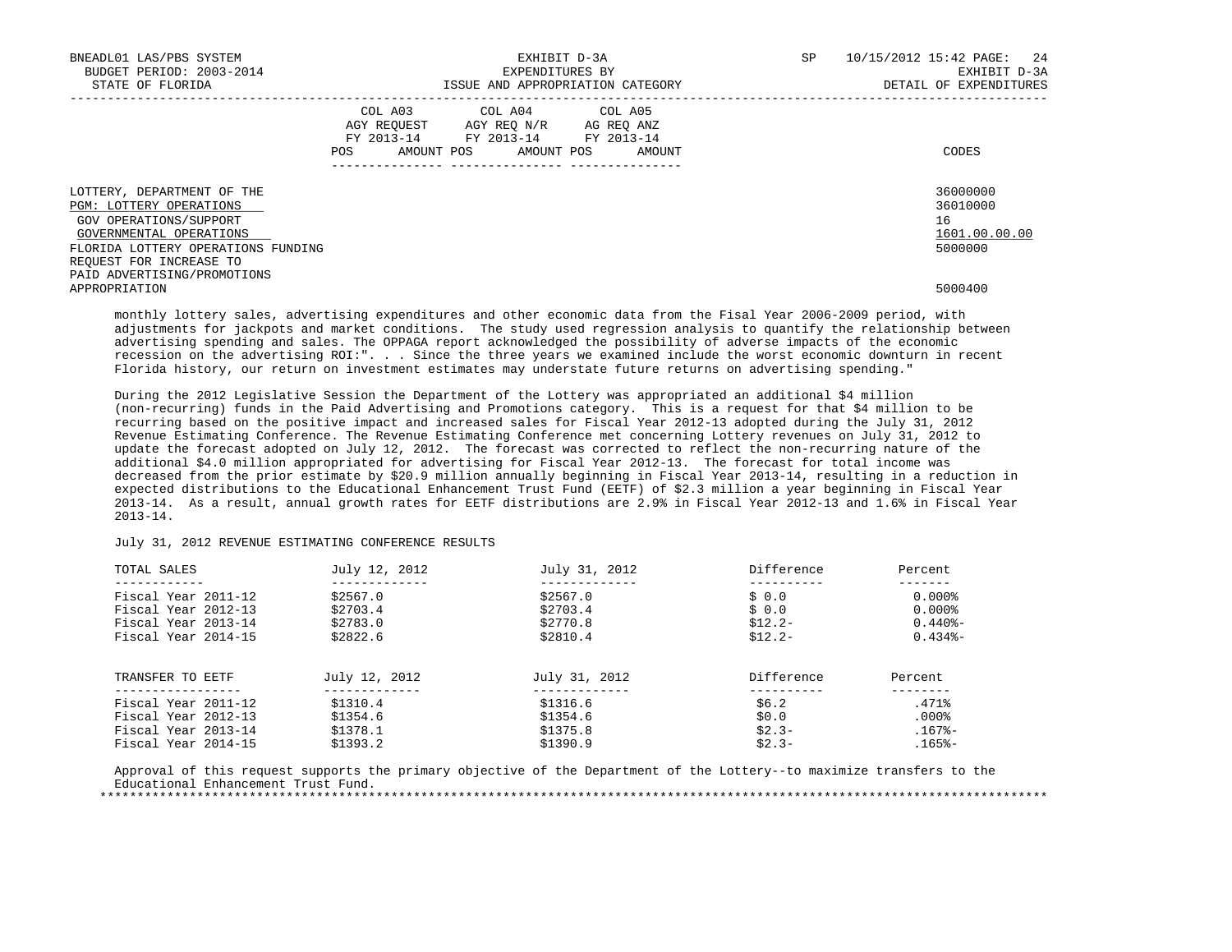| COL A03 COL A04 COL A05<br>AGY REQUEST AGY REO N/R AG REO ANZ | CODES                                                                                                               |
|---------------------------------------------------------------|---------------------------------------------------------------------------------------------------------------------|
|                                                               | 36000000<br>36010000<br>16 <sup>1</sup><br>1601.00.00.00<br>5000000                                                 |
|                                                               | 5000600<br>100000<br>100777                                                                                         |
|                                                               | 2510 1                                                                                                              |
|                                                               | FY 2013-14 FY 2013-14 FY 2013-14<br>POS AMOUNT POS AMOUNT POS AMOUNT<br>OPERATING TRUST FUND -STATE 300,000 300,000 |

2013-2014 BUDGET YEAR NARRATIVE: IT COMPONENT? NO

 This issue requests contracted services funding for the Lottery to procure a contract with a firm to provide domestic lottery consultant services related to the traditional lottery gaming industry. The Florida Lottery has found it beneficial to employ the services of consultants knowledgeable and experienced in the Lottery industry to assist in complex procurements where only 2-3 highly competitive vendors exist within the vendor pool. This category of consultants provides a unique blend of the knowledge and technical skill needed in defining scopes of services, evaluation methodologies and processes, negotiations, unique pricing methodologies in the Lottery industry and documenting contract deliverables through user acceptance testing that helps ensure the integrity and security of Lottery products that are competitive within the industry. The use of consultants in 2007 was instrumental in securing the more efficient scratch-off ticket contract currently in place. That procurement resulted in a savings of over \$18 Million last year and a savings of \$14 Million the previous year.

 Ideal services to be provided include, but would not be limited to, solicitation development, industry subject matter expertise, procurement process administration and management assistance, technical proposal evaluation assistance, contract negotiation assistance, post award consultation, and acceptance testing activities. Additionally, other consulting services related to the Lottery industry and/or business operations may be requested under this contract. \*\*\*\*\*\*\*\*\*\*\*\*\*\*\*\*\*\*\*\*\*\*\*\*\*\*\*\*\*\*\*\*\*\*\*\*\*\*\*\*\*\*\*\*\*\*\*\*\*\*\*\*\*\*\*\*\*\*\*\*\*\*\*\*\*\*\*\*\*\*\*\*\*\*\*\*\*\*\*\*\*\*\*\*\*\*\*\*\*\*\*\*\*\*\*\*\*\*\*\*\*\*\*\*\*\*\*\*\*\*\*\*\*\*\*\*\*\*\*\*\*\*\*\*\*\*\*

| INCREASE TO RETAILER INCENTIVE<br>SPECIAL CATEGORIES<br>RETAILER INCENTIVES |           |         |  | 5000700<br>100000<br>102388 |
|-----------------------------------------------------------------------------|-----------|---------|--|-----------------------------|
| OPERATING TRUST FUND                                                        | $-$ STATE | 750,000 |  | 2510 1                      |
|                                                                             |           |         |  |                             |
|                                                                             |           |         |  |                             |

AGENCY ISSUE NARRATIVE:

2013-2014 BUDGET YEAR NARRATIVE: IT COMPONENT? NO

 This issue requests funding to restore the Retailer Incentive Fund to \$2.5 M. The Retailer Incentive Fund has been an important tool in encouraging Lottery retailers to actively promote new games and in maintaining the spirit of partnership between the Lottery and its retailers. The availability of special incentives also is a selling point in the effort to attract new retailers to lottery sales. The Lottery conducts retailer incentive programs annually that are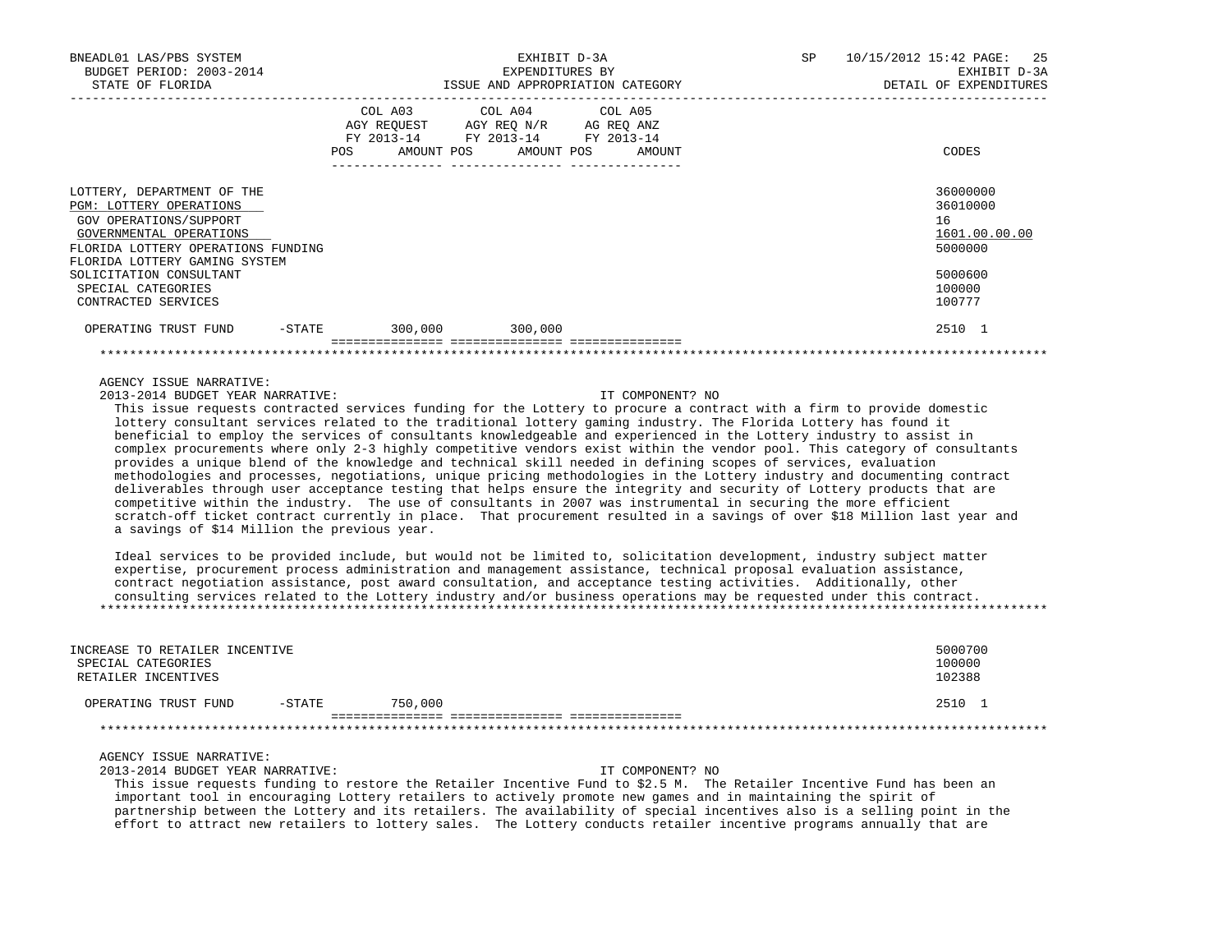| BNEADL01 LAS/PBS SYSTEM<br>BUDGET PERIOD: 2003-2014<br>STATE OF FLORIDA                                                                                                            | EXHIBIT D-3A<br>EXPENDITURES BY<br>ISSUE AND APPROPRIATION CATEGORY                                                                                        | SP<br>10/15/2012 15:42 PAGE:<br>26<br>EXHIBIT D-3A<br>DETAIL OF EXPENDITURES |
|------------------------------------------------------------------------------------------------------------------------------------------------------------------------------------|------------------------------------------------------------------------------------------------------------------------------------------------------------|------------------------------------------------------------------------------|
|                                                                                                                                                                                    | COL A03<br>COL A04 COL A05<br>AGY REOUEST<br>AGY REO N/R<br>AG REO ANZ<br>FY 2013-14<br>FY 2013-14 FY 2013-14<br>AMOUNT POS<br>POS<br>AMOUNT POS<br>AMOUNT | CODES                                                                        |
| LOTTERY, DEPARTMENT OF THE<br>PGM: LOTTERY OPERATIONS<br>GOV OPERATIONS/SUPPORT<br>GOVERNMENTAL OPERATIONS<br>FLORIDA LOTTERY OPERATIONS FUNDING<br>INCREASE TO RETAILER INCENTIVE |                                                                                                                                                            | 36000000<br>36010000<br>16<br>1601.00.00.00<br>5000000<br>5000700            |

 structured around best practices and sales performance. The Florida Lottery continues to plan for future incentives that will provide retailers with more opportunities to earn cash awards.

Restoring the Retailer incentive Fund will allow the Florida Lottery to:

 --Increase our game specific retailer incentive programs to quarterly promotions to keep retailers engaged in promoting our product.

 --Create a retailer incentive plan offering retailers a bonus for selling winning Scratch-Off tickets with top prizes of \$1,000,000 or more. This incentive encourages retailers to sell the higher price point Scratch-Off tickets. Similar plans are used in Massachusetts, one of the few states with a higher per capita sales level than Florida.

 --Create retailer buy-in to promote and educate players on new games as the Lottery continues to expand to new product offerings.

 --Excite new retailer, especially the profit-oriented corporate chains, as the Lottery's retailer base expands in response to our aggressive recruitment goals.

 --Promote existing games and new product offerings with more frequent retailer incentive promotions that will continue strong sales and, in turn transfers to the Education Enhancement Trust Fund. \*\*\*\*\*\*\*\*\*\*\*\*\*\*\*\*\*\*\*\*\*\*\*\*\*\*\*\*\*\*\*\*\*\*\*\*\*\*\*\*\*\*\*\*\*\*\*\*\*\*\*\*\*\*\*\*\*\*\*\*\*\*\*\*\*\*\*\*\*\*\*\*\*\*\*\*\*\*\*\*\*\*\*\*\*\*\*\*\*\*\*\*\*\*\*\*\*\*\*\*\*\*\*\*\*\*\*\*\*\*\*\*\*\*\*\*\*\*\*\*\*\*\*\*\*\*\*

TOTAL: GOVERNMENTAL OPERATIONS 1600.00 CONTROLLED TOTAL: GOVERNMENTAL OPERATIONS

BY FUND TYPE

 368.00 TRUST FUNDS..................... 148,880,126 882,997 2000 SALARY RATE................ 14,098.207 =============== =============== ===============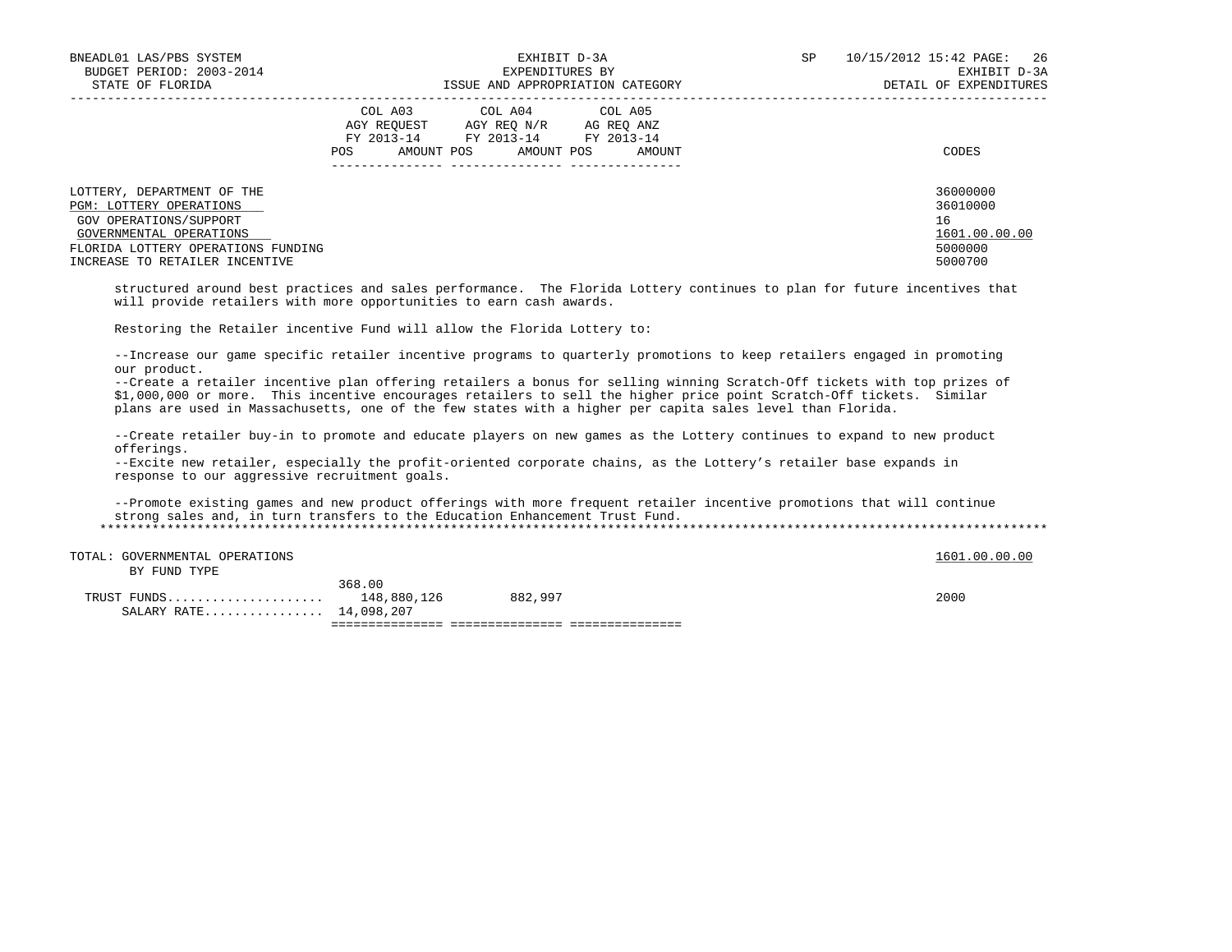| BNEADL01 LAS/PBS SYSTEM<br>BUDGET PERIOD: 2003-2014<br>STATE OF FLORIDA                                                                                                                                                  |           |                                  | EXHIBIT D-3A<br>EXPENDITURES BY<br>ISSUE AND APPROPRIATION CATEGORY                             | SP                | 10/15/2012 15:42 PAGE:<br>27<br>EXHIBIT D-3A<br>DETAIL OF EXPENDITURES |                                                                             |
|--------------------------------------------------------------------------------------------------------------------------------------------------------------------------------------------------------------------------|-----------|----------------------------------|-------------------------------------------------------------------------------------------------|-------------------|------------------------------------------------------------------------|-----------------------------------------------------------------------------|
|                                                                                                                                                                                                                          |           | COL A03<br>POS<br>AMOUNT POS     | COL A04<br>AGY REQUEST AGY REQ N/R AG REQ ANZ<br>FY 2013-14 FY 2013-14 FY 2013-14<br>AMOUNT POS | COL A05<br>AMOUNT |                                                                        | CODES                                                                       |
| LOTTERY, DEPARTMENT OF THE<br>PGM: LOTTERY OPERATIONS<br>GOV OPERATIONS/SUPPORT<br>EXEC LEADERSHIP/SUPPRT SVC<br>ESTIMATED EXPENDITURES<br>ESTIMATED EXPENDITURES - OPERATIONS<br>SALARY RATE<br>SALARY RATE 3, 431, 233 |           |                                  |                                                                                                 |                   |                                                                        | 36000000<br>36010000<br>16<br>1602.00.00.00<br>1000000<br>1001000<br>000000 |
| SALARIES AND BENEFITS<br>OPERATING TRUST FUND                                                                                                                                                                            |           | 55.00<br>$-$ STATE $4, 413, 818$ |                                                                                                 |                   |                                                                        | 010000<br>2510 1                                                            |
| OTHER PERSONAL SERVICES                                                                                                                                                                                                  |           |                                  |                                                                                                 |                   |                                                                        | 030000                                                                      |
| OPERATING TRUST FUND                                                                                                                                                                                                     | $-$ STATE | 271,500                          |                                                                                                 |                   |                                                                        | 2510 1                                                                      |
| <b>EXPENSES</b>                                                                                                                                                                                                          |           |                                  |                                                                                                 |                   |                                                                        | 040000                                                                      |
| OPERATING TRUST FUND                                                                                                                                                                                                     | $-$ STATE | 3,086,538                        |                                                                                                 |                   |                                                                        | 2510 1                                                                      |
| OPERATING CAPITAL OUTLAY                                                                                                                                                                                                 |           |                                  |                                                                                                 |                   |                                                                        | 060000                                                                      |
| OPERATING TRUST FUND                                                                                                                                                                                                     |           | $-STATE$<br>1,000                |                                                                                                 |                   |                                                                        | 2510 1                                                                      |
| SPECIAL CATEGORIES<br>ACQUISITION/MOTOR VEHICLES                                                                                                                                                                         |           |                                  |                                                                                                 |                   |                                                                        | 100000<br>100021                                                            |
| OPERATING TRUST FUND                                                                                                                                                                                                     |           | $-STATE$<br>340,000              |                                                                                                 |                   |                                                                        | 2510 1                                                                      |
| CONTRACTED SERVICES                                                                                                                                                                                                      |           |                                  |                                                                                                 |                   |                                                                        | 100777                                                                      |
| OPERATING TRUST FUND                                                                                                                                                                                                     |           | -STATE 814,749                   |                                                                                                 |                   |                                                                        | 2510 1                                                                      |
| RISK MANAGEMENT INSURANCE                                                                                                                                                                                                |           |                                  |                                                                                                 |                   |                                                                        | 103241                                                                      |
| OPERATING TRUST FUND                                                                                                                                                                                                     | $-$ STATE | 355,498                          |                                                                                                 |                   |                                                                        | 2510 1                                                                      |
|                                                                                                                                                                                                                          |           |                                  |                                                                                                 |                   |                                                                        |                                                                             |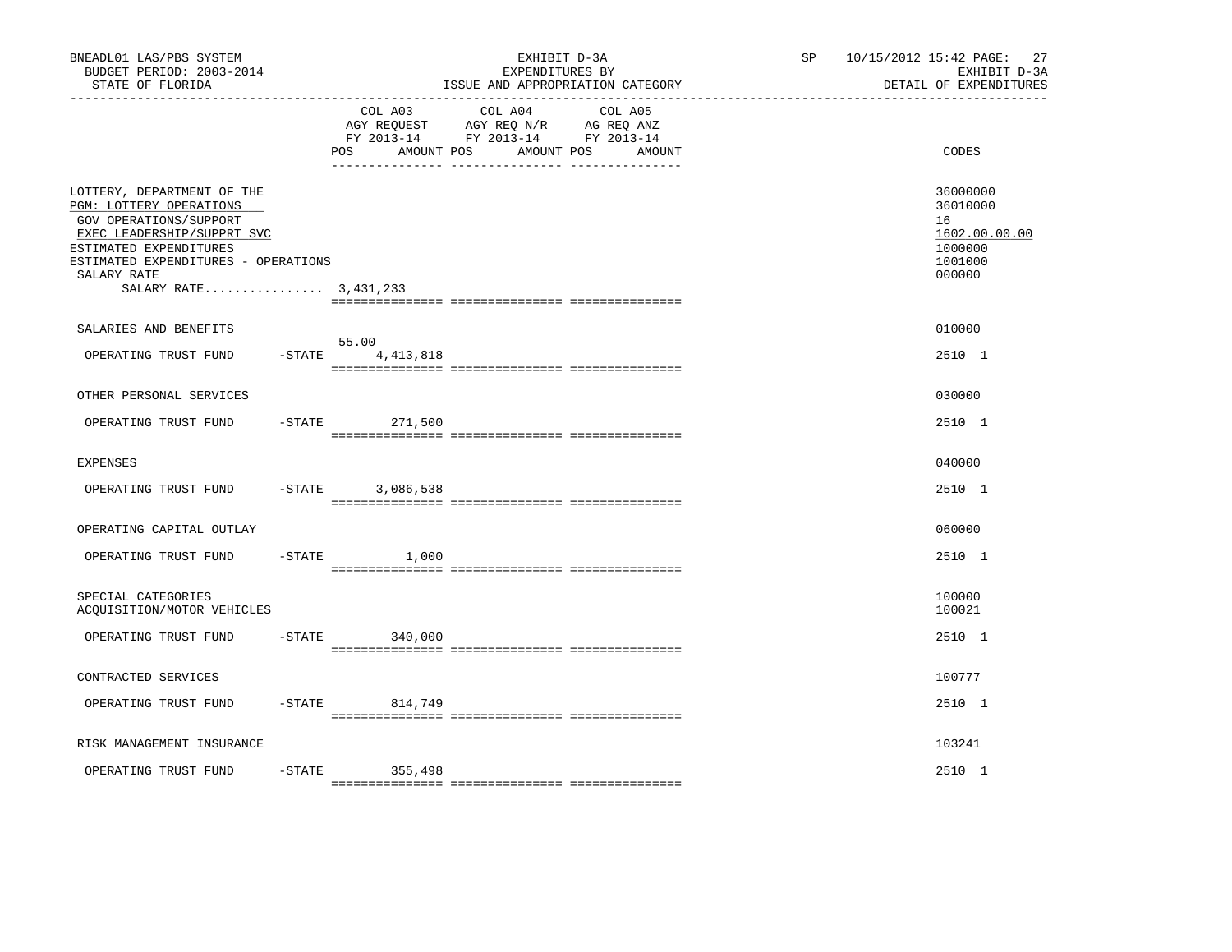| BNEADL01 LAS/PBS SYSTEM<br>BUDGET PERIOD: 2003-2014<br>STATE OF FLORIDA                                                                                                                                                            |                    | EXHIBIT D-3A<br>EXPENDITURES BY<br>ISSUE AND APPROPRIATION CATEGORY                                                                                                                             | 10/15/2012 15:42 PAGE:<br>SP<br>EXHIBIT D-3A<br>DETAIL OF EXPENDITURES |  |                                                                                       |
|------------------------------------------------------------------------------------------------------------------------------------------------------------------------------------------------------------------------------------|--------------------|-------------------------------------------------------------------------------------------------------------------------------------------------------------------------------------------------|------------------------------------------------------------------------|--|---------------------------------------------------------------------------------------|
|                                                                                                                                                                                                                                    | COL A03<br>POS     | COL A04<br>$\begin{tabular}{lllllll} AGY & \texttt{REQUEST} & \texttt{AGY REQ} & \texttt{N/R} & \texttt{AG REQ} & \texttt{ANZ} \end{tabular}$<br>FY 2013-14 FY 2013-14 FY 2013-14<br>AMOUNT POS | COL A05<br>AMOUNT POS<br>AMOUNT                                        |  | CODES                                                                                 |
| LOTTERY, DEPARTMENT OF THE<br>PGM: LOTTERY OPERATIONS<br>GOV OPERATIONS/SUPPORT<br>EXEC LEADERSHIP/SUPPRT SVC<br>ESTIMATED EXPENDITURES<br>ESTIMATED EXPENDITURES - OPERATIONS<br>SPECIAL CATEGORIES<br>TR/DMS/HR SVCS/STW CONTRCT |                    |                                                                                                                                                                                                 |                                                                        |  | 36000000<br>36010000<br>16<br>1602.00.00.00<br>1000000<br>1001000<br>100000<br>107040 |
| OPERATING TRUST FUND -STATE 147,142<br>TOTAL: ESTIMATED EXPENDITURES - OPERATIONS<br>TOTAL POSITIONS 55.00<br>TOTAL ISSUE 9,430,245<br>TOTAL SALARY RATE 3,431,233                                                                 |                    |                                                                                                                                                                                                 |                                                                        |  | 2510 1<br>1001000                                                                     |
| CASUALTY INSURANCE PREMIUM<br>ADJUSTMENT<br>SPECIAL CATEGORIES<br>RISK MANAGEMENT INSURANCE                                                                                                                                        |                    |                                                                                                                                                                                                 |                                                                        |  | 1001090<br>100000<br>103241                                                           |
| OPERATING TRUST FUND -STATE 146,930-                                                                                                                                                                                               |                    |                                                                                                                                                                                                 |                                                                        |  | 2510 1                                                                                |
| FLORIDA RETIREMENT SYSTEM<br>CONTRIBUTION ADJUSTMENT FOR<br>FISCAL YEAR 2012-2013<br>SALARIES AND BENEFITS<br>OPERATING TRUST FUND                                                                                                 | $-STATE$           | 6,860                                                                                                                                                                                           |                                                                        |  | 1001240<br>010000<br>2510 1                                                           |
| ADJUSTMENT TO STATE HEALTH<br>INSURANCE PREMIUM CONTRIBUTION -<br>FISCAL YEAR 2012-13<br>SALARIES AND BENEFITS                                                                                                                     |                    |                                                                                                                                                                                                 |                                                                        |  | 1001830<br>010000                                                                     |
| OPERATING TRUST FUND                                                                                                                                                                                                               | 7,758<br>$-$ STATE |                                                                                                                                                                                                 |                                                                        |  | 2510 1                                                                                |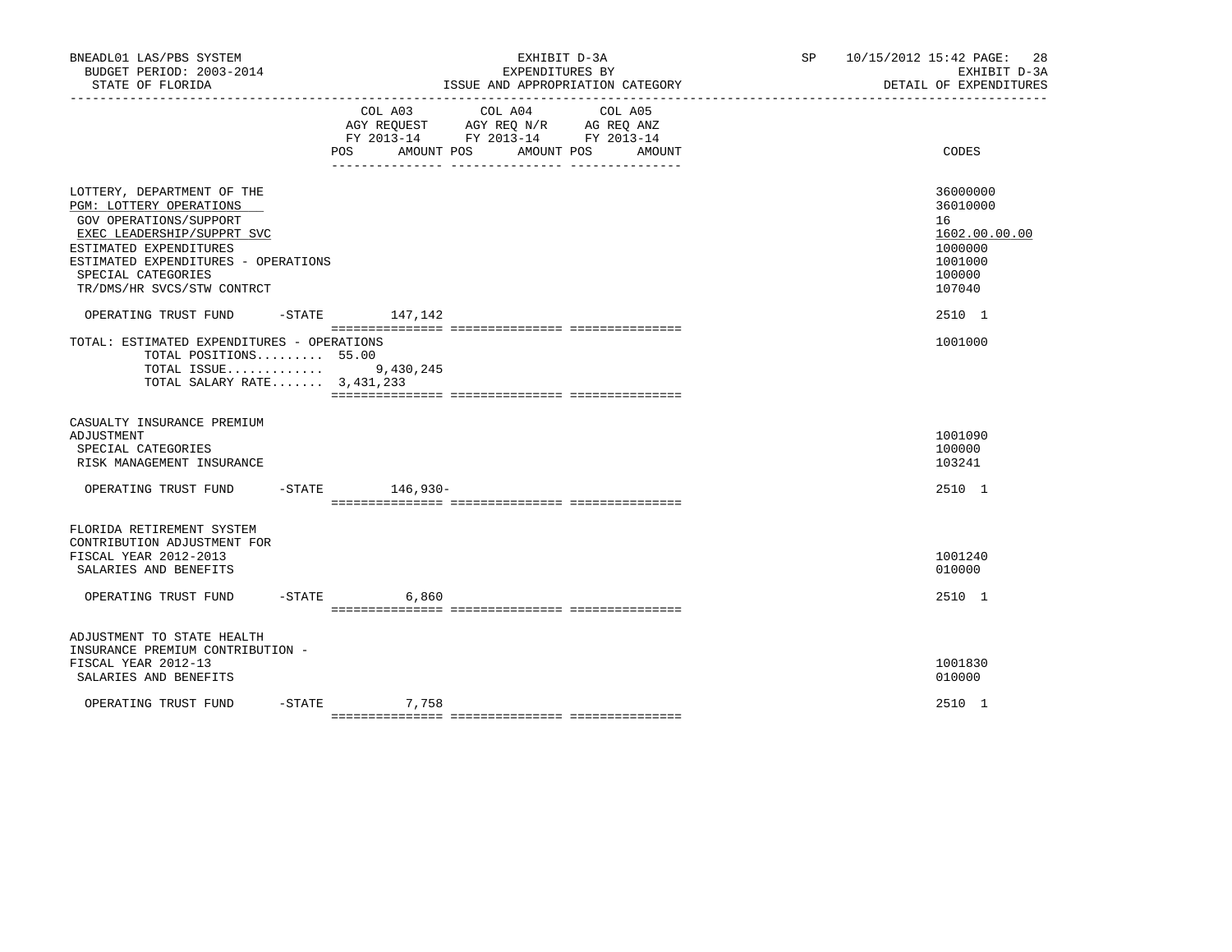| BNEADL01 LAS/PBS SYSTEM<br>BUDGET PERIOD: 2003-2014<br>STATE OF FLORIDA                                                                                                                                     | EXHIBIT D-3A<br>EXPENDITURES BY<br>ISSUE AND APPROPRIATION CATEGORY                                                                      | SP<br>10/15/2012 15:42 PAGE: 29<br>EXHIBIT D-3A<br>DETAIL OF EXPENDITURES |
|-------------------------------------------------------------------------------------------------------------------------------------------------------------------------------------------------------------|------------------------------------------------------------------------------------------------------------------------------------------|---------------------------------------------------------------------------|
|                                                                                                                                                                                                             | COL A03 COL A04 COL A05<br>AGY REQUEST AGY REQ N/R AG REQ ANZ<br>FY 2013-14 FY 2013-14 FY 2013-14<br>AMOUNT POS AMOUNT POS AMOUNT<br>POS | CODES                                                                     |
| LOTTERY, DEPARTMENT OF THE<br>PGM: LOTTERY OPERATIONS<br>GOV OPERATIONS/SUPPORT<br>EXEC LEADERSHIP/SUPPRT SVC<br>ADJUSTMENTS TO CURRENT YEAR<br>ESTIMATED EXPENDITURES<br>BACK OUT CONTRACTED SERVICES FROM |                                                                                                                                          | 36000000<br>36010000<br>16<br>1602.00.00.00<br>1600000                    |
| OTHER PERSONAL SERVICES - DEDUCT<br>OTHER PERSONAL SERVICES                                                                                                                                                 |                                                                                                                                          | 160E030<br>030000                                                         |
| OPERATING TRUST FUND<br>-STATE                                                                                                                                                                              | 209,796-                                                                                                                                 | 2510 1                                                                    |

2013-2014 BUDGET YEAR NARRATIVE: IT COMPONENT? NO

 This is a request to realign the budget by transferring \$209,796 from the Other Personal Services (OPS) category to the Contracted Services category to cover the costs of Terminal Games Draw Auditors. Costs associated with the Terminal Games Draw Auditors have historically been funded in the OPS appropriation category, however the expenditures for this purpose are more consistent with items funded within the Contracted Services appropriation category.

\*\*\*\*\*\*\*\*\*\*\*\*\*\*\*\*\*\*\*\*\*\*\*\*\*\*\*\*\*\*\*\*\*\*\*\*\*\*\*\*\*\*\*\*\*\*\*\*\*\*\*\*\*\*\*\*\*\*\*\*\*\*\*\*\*\*\*\*\*\*\*\*\*\*\*\*\*\*\*\*\*\*\*\*\*\*\*\*\*\*\*\*\*\*\*\*\*\*\*\*\*\*\*\*\*\*\*\*\*\*\*\*\*\*\*\*\*\*\*\*\*\*\*\*\*\*\*

 In accordance with Section 24.105(9)(d), Florida Statutes, any game or promotion involving a draw for prizes must be witnessed by an accountant employed by an Independent Certified Public Accounting (CPA) firm. The Florida Lottery has a minimum of 2,033 draws per year that includes the five daily and four weekly draws, as well as numerous second chance and promotional drawings.

 The Florida Lottery has a competitively procured contract with a CPA firm for Terminal Games draw auditors. Responsibilities for the accountants include witnessing and auditing all draw proceedings to verify and ensure the integrity, security, and fairness of each Terminal Game drawing, inspecting all equipment used in the drawing before and after the drawing and completing required documentation for each drawing certifying compliance with the drawing procedures provided by the Lottery at the conclusion of each drawing. \*\*\*\*\*\*\*\*\*\*\*\*\*\*\*\*\*\*\*\*\*\*\*\*\*\*\*\*\*\*\*\*\*\*\*\*\*\*\*\*\*\*\*\*\*\*\*\*\*\*\*\*\*\*\*\*\*\*\*\*\*\*\*\*\*\*\*\*\*\*\*\*\*\*\*\*\*\*\*\*\*\*\*\*\*\*\*\*\*\*\*\*\*\*\*\*\*\*\*\*\*\*\*\*\*\*\*\*\*\*\*\*\*\*\*\*\*\*\*\*\*\*\*\*\*\*\*

| ANNUALIZATION OF ADMINISTERED     |        |        |  |         |  |
|-----------------------------------|--------|--------|--|---------|--|
| FUNDS APPROPRIATIONS              |        |        |  |         |  |
| STATE HEALTH INSURANCE ADJUSTMENT |        |        |  |         |  |
| FOR FY 2012-13 - 10 MONTHS        |        |        |  |         |  |
| ANNUALIZATION                     |        |        |  | 26A1830 |  |
| SALARIES AND BENEFITS             |        |        |  |         |  |
|                                   |        |        |  |         |  |
| OPERATING TRUST FUND              | -STATE | 38,790 |  | 2510 1  |  |
|                                   |        |        |  |         |  |